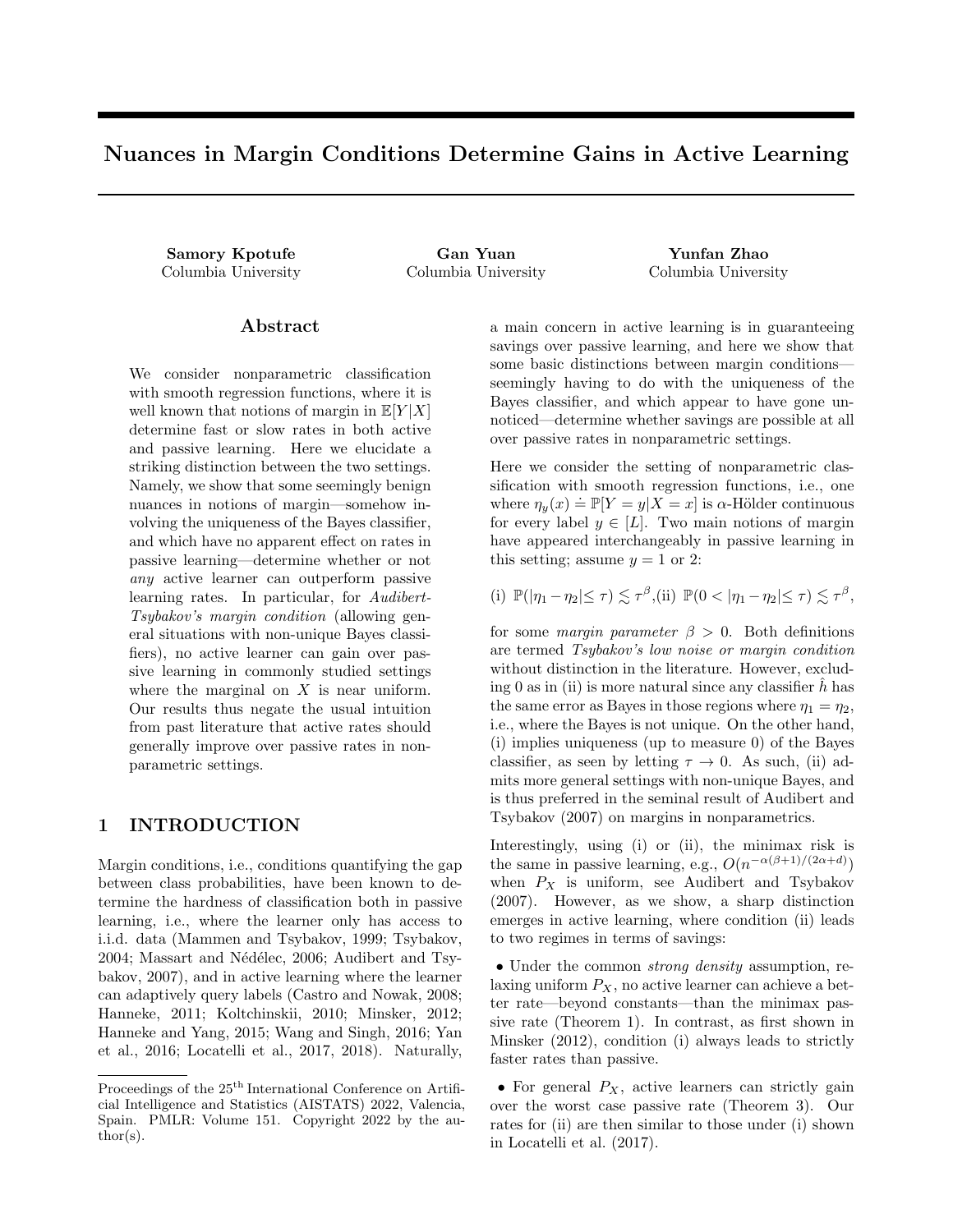Previous work in nonparametric active learning invariably adopted condition (i) which makes sense in light of our results since savings cannot be shown otherwise. Our results in fact further highlight two sources of savings in active learning, owing to the distinction between the above two bulletted regimes: a), an active learner can evenly sample the decision boundary while i.i.d. samples might miss it under general  $P_X$ , and b), an active learner can quickly stop sampling in those regions where there is little to gain in excess error over the Bayes, having discovered a label or labels with sufficiently low excess error. Under near uniform  $P_X$ , the source of saving a) is gone since even i.i.d. data has good coverage of the decision boundary, while b) remains, although in a limited form: an active learner can only significantly benefit from regions of high margin, while it cannot effectively identify regions where multiple labels are nearly equivalent (e.g., non-unique Bayes) which it should in fact also give up on.

Here we emphasize that our results do not preclude limited gains in practice under uniform  $P_X$ , since minimax rates fail to identify constants. In particular, we can refine the margin conditions to distinguish between regions of high margin and those with equivalent labels, and derive a refined upper-bound, under uniform  $P_X$ , that highlight such limited gains over passive learning (Theorem 2).

Finally, our upper-bounds are for general multi-class active learning, requiring minor modification over past algorithms (e.g., those of Locatelli et al., 2017), namely additional book-keeping (Section 3.2), and refined correctness arguments. On the other hand, our main Theorem 1 requires considerable new technicality over usual lower-bound arguments for active learning, involving careful randomization of hard regions of space (see discussion in Section 3.1).

Our results leave open whether similar nuances in regimes of gain exist in parametric settings, e.g., under bounded VC classes, where many active learners have been shown to gain under *sharp* margin conditions such as (i) (Hanneke, 2011; Koltchinskii, 2010; Wang and Singh, 2016).

Paper Outline. We start in Section 2 with technical setup, followed by an overview of main results in Section 3, and analysis in Section 4. Due to space constraints, some proofs are relegated to the appendix.

# 2 PROBLEM SETTING

We consider a joint distribution  $P_{X,Y}$  on  $[0,1]^d \times [L]$ , where we use the short notation  $[L] \doteq \{1, \ldots, L\}$ for  $L \in \mathbb{N}$ . Define the regression function  $\eta(x) =$  $(\eta_1(x), \ldots, \eta_L(x))$  where  $\eta_y(x) \doteq \mathbb{P}(Y = y | X = x)$ 

for  $y \in [L]$ .

**Definition 1.** The regression function  $\eta$  is  $(\lambda, \alpha)$ -**Hölder** continuous for some  $\alpha \in (0, 1], \lambda > 0$ , if.:

$$
\forall x, x' \in [0,1]^d, \quad \|\eta(x) - \eta(x')\|_{\infty} \le \lambda \|x - x'\|_{\infty}^{\alpha}.
$$

Remark 1. For simplicity of presentation, we assume  $\alpha \leq 1$  in Theorem 2. The case of  $\alpha > 1$ , can be handled simply by replacing the averaging in each cell with higher order polynomial regression (as done e.g. in Locatelli et al. 2017), but does not add much to the main message despite the added technicality.

**Definition 2.** For  $r = 2^{-k}$  for  $k \in \mathbb{N}$ , define the partition  $\mathcal{C}_r$  of  $[0, 1]^d$  as the collection of hypercubes  $\mathcal C$ of the form  $\prod_{i \in d} [(l_i - 1)r, l_i r), l_i \in [1/r]$ . We call  $C_r$  $a$  dyadic partition  $at$  level  $r$ .

Definition 3.  $P_X$  is said to satisfy a strong density condition if there exists some  $c_d > 0$  such that  $\forall r \in$  $\{2^{-k}: k \in \mathbb{N}\}\$ and  $\mathcal{C} \in \mathscr{C}_r$  with  $P_X(\mathcal{C}) > 0$ , we have

$$
P_X(\mathcal{C}) \geq c_d \cdot r^d \,.
$$

The condition clearly holds for  $P_X = \mathcal{U}[0,1]^d$ , or simply has lower-bounded density, and is adapted from other works on active learning (Minsker, 2012; Locatelli et al., 2017).

## 2.1 Active Learning

We consider active learning under a fixed budget  $n$  of queries. At each sampling step, the learner may query the label of any point  $x \in \text{support}(P_X)$  and a label Y is returned according to the conditional  $P_{Y|X=x}$ . We let  $S \equiv \{(X_i, Y_i)\}_{i=1}^n$  denote the resulting sample. A classifier  $\hat{h}_n = \hat{h}_n(S) : [0, 1]^d \mapsto [L]$  is then returned.

We evaluate the performance of an active learner by the excess risk of the final classifier  $\hat{h}_n$  it outputs. Throughout the paper, we use the notation  $h$  for the active learning algorithm, and  $\hat{h}_n$  for the final classifier the algorithm  $h$  returns.

**Definition 4.** We consider the  $0-1$  risk of a classifier **Definition 1:** We consider the  $\sigma$  1 risk of a classifier<br> $h : [0,1]^d \mapsto [L]$ , namely  $R(h) \doteq \mathbb{P}(h(X) \neq Y)$ , which is minimized by the so-called Bayes classifier  $h^*(x) \in$ argmax<sub>y</sub>  $\mathbb{P}(Y = y | X = x)$ . The excess risk  $\mathcal{E}(h) \doteq$  $R(h) - R(h^*)$  is then given by:

$$
\mathcal{E}(h) = \mathbb{E} \left[ \max_{y \in [L]} \eta_y(X) - \eta_{h(X)}(X) \right].
$$

#### 2.2 Margin Assumption

We start with a notion of *soft* margin.

**Definition 5.** Let  $\eta_{(1)} \geq \cdots \geq \eta_{(L)}$  denote order statistics on  $\eta_y, y \in [L]$ . The **margin** at x is defined as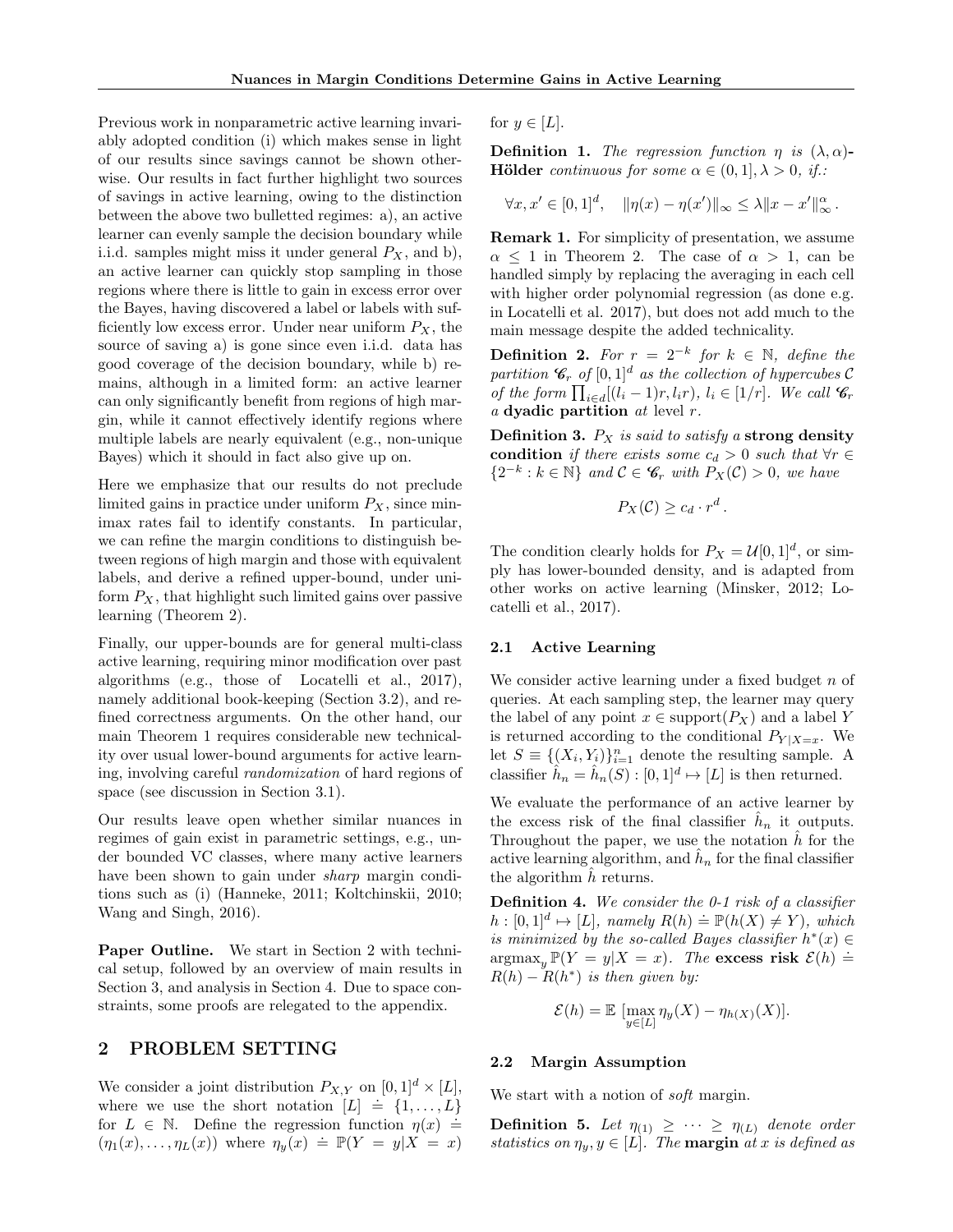$\mathcal{M}(x) \doteq \eta_{(1)}(x) - \max_{y: \eta_y(x) \neq \eta_{(1)}(x)} \eta_y(x)$ . In the case where  $\forall y \in [L], \eta_y(x) = 1/L$ , we use the convention that max of empty set is  $-\infty$  so that  $\mathcal{M}(x) = \infty$ .

Definition 6.  $P_{X,Y}$  satisfies the Tsybakov's margin condition (TMC) with  $C_\beta > 0$ ,  $\beta \geq 0$ , if :

$$
\forall \tau > 0, \quad P_X(\{x : \mathcal{M}(x) \le \tau\}) \le C_\beta \tau^\beta. \tag{1}
$$

The above extends TMC for  $L = 2$  to general L: when  $L = 2$ , the margin  $\mathcal{M}(x) = |\eta_1(x) - \eta_2(x)|$  when  $\eta_1(x) \neq \eta_2(x)$  and  $\mathcal{M}(x) = \infty$  when  $\eta_1(x) = \eta_2(x) =$ 1/2. The above thus coincides condition (ii) of Section 1, i.e., admits non-unique Bayes as in Audibert and Tsybakov (2007), but here we allows general  $L \geq 2$ .

# 3 OVERVIEW OF RESULTS

#### 3.1 No Gain under Strong Density Condition

Surprisingly, under the Audibert-Tsybakov's margin condition, no active learner can gain in excess risk rate over their passive counterparts when we assume the strong density condition for  $P_X$ . For simplicity, we consider the binary case.

Theorem 1. Consider a binary classification problem, i.e,  $L = 2$ . Let  $c_d, \alpha \in (0,1], \lambda, \beta > 0, C_\beta > 1$  with  $\alpha\beta \leq d$  and  $\Xi = (c_d, \lambda, \alpha, C_\beta, \beta)$ . Let  $\mathcal{P}(\Xi)$  denote the class of distributions on  $[0,1]^d \times \{0,1\}$  such that:

- $P_X$  satisfies a strong density condition with  $c_d$ ;
- the regression function  $\eta(x)$  is  $(\lambda, \alpha)$ -Hölder;
- $P_{X,Y}$  satisfies TMC with parameter  $(\beta, C_{\beta})$ .

Then,  $\exists C_1 > 0$ , independent on n, such that:

$$
\inf_{\hat{h}} \sup_{P_{X,Y} \in \mathcal{P}(\Xi)} \mathbb{E} \ \mathcal{E}(\hat{h}_n) \geq C_1 n^{-\frac{\alpha(\beta+1)}{2\alpha+d}},
$$

where the infimum is taken over all active learners, and the expectation is taken over the sample distribution, determined by  $P$  and  $\hat{h}$  jointly.

Following the seminal results of Audibert and Tsybakov (2007), it is easy to show that a simple plug-in passive learner (e.g., a tree-based classifier) achieves the rate of  $n^{-\frac{\alpha(\beta+1)}{2\alpha+d}}$  for any  $P_{X,Y} \in \mathcal{P}(\Xi)$ .

Our main arguments depart from usual lower-bounds arguments in active learning Castro and Nowak (2008); Minsker (2012); Locatelli et al. (2017) in that we do not work directly on constructing a suitable subset of  $\mathcal{P}(\Xi)$ , but rather move to a larger class  $\Sigma$  with non empty intersection  $\Sigma_{\beta}$  with  $\mathcal{P}(\Xi)$ . We then put a suitable measure on  $\Sigma$  that concentrates on  $\Sigma_{\beta}$ ; importantly, this measure also encodes regions of  $[0, 1]^d$ where the Bayes is unique. We then show that for any



Figure 1: Different types of margin over space.

fixed sampling mechanism  $\hat{h}$ , the excess error of the classifier  $\hat{h}_n$  is lower-bounded as in Theorem 1, in expectation under our measure on  $\Sigma$ , implying the statement of Theorem 1 by concentration on  $\Sigma_{\beta}$ . A main difficulty remains in removing dependencies inherent in the observed sample  $S$ : this is done by decoupling the sampling  $\hat{h}$  from the eventual classifier  $\hat{h}_n$  by a reduction to simpler Neyman-Pearson type classifier  $h_n^*$ —with the same sampling mechanism as  $\hat{h}$ —whose error can be localized to regions of  $[0, 1]^d$  and depends just on local Y values, thanks to our choice of distributions in  $\Sigma$  where little information is leaked across regions of space. This is all presented in Section 4.1.

## 3.2 Upper-Bounds

Theorem 1 indicates that the classical TMC is not enough to guarantee gains over passive learning, under strong density. Nonetheless, some gain can be shown under a refined margin condition that better isolates regions of space with unique Bayes label (Theorem 2). Furthermore, under more general  $P_X$ , we show in Theorem 3 that a better rate than passive can always be attained even under classical TMC. Both results are established using the same procedure, which we present first. We assume smooth  $\eta$  in all that follows.

**Assumption 1.**  $\eta(x)$  is  $(\lambda, \alpha)$ -Hölder for some known  $\lambda > 0$ , and some unknown  $\alpha \in (0, 1]$ .

As in prior work Minsker (2012); Locatelli et al. (2017), we assume access to  $\lambda$  or any upper-bound thereof.

### 3.2.1 An Adaptive Procedure

The detailed approach is presented in Algorithm 1, and follows an adaptation strategy of Locatelli et al.  $(2017, 2018)$  for unknown smoothness  $\alpha$ . This procedure repeatedly calls a non-adaptive subroutine, Algorithm 2, for a sequence of increasing values of  $\alpha$ , i.e.  ${\alpha_i\}_{i=1}^{\lfloor \log(n)\rfloor^3}$  with  $\alpha_i = i/\lfloor \log(n)\rfloor^3$ .

In a departure from the binary case  $(L = 2)$  studied in prior work, both procedures operate by maintaining a set of candidate labels via local elimination (requir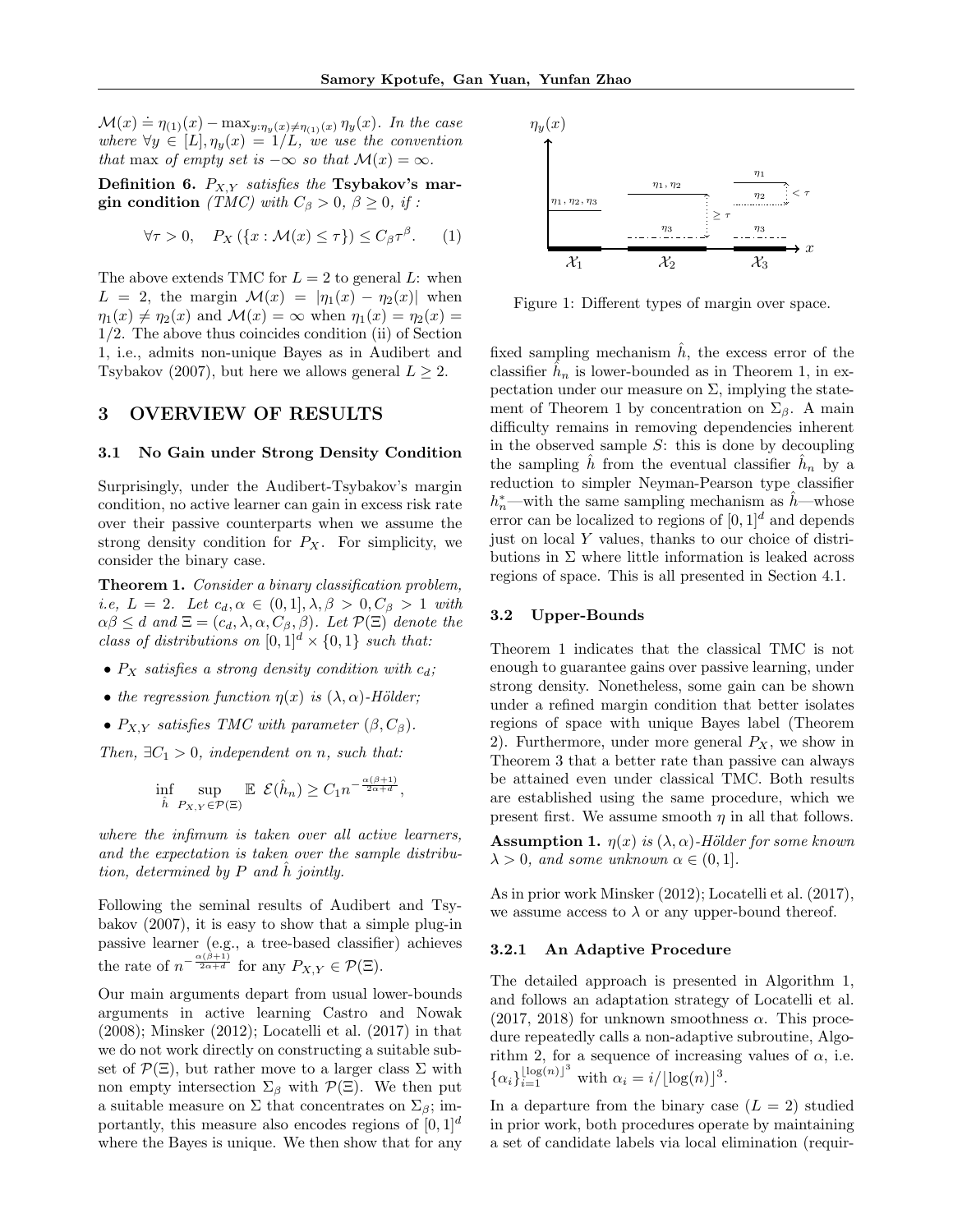Algorithm 1 Meta Algorithm

1: Input:  $n, \delta, \lambda$ 2: Initialization: 3: • Set  $\alpha_0 = 0$ ,  $n_0 = \frac{n}{\lfloor \log(n) \rfloor^3}$ ,  $\delta_0 = \frac{\delta}{\lfloor \log(n) \rfloor^3}$ 4: ● Set minimum level  $r_0 = 2^{\lfloor \log_2(n_0^{-1/d}) \rfloor}$ 5: • Set final candidate labels  $\mathcal{L}_{\mathcal{C}} = [L], \forall \mathcal{C} \in \mathscr{C}_{r_0}$ 6: 7: for  $i = 1, ..., \lfloor \log(n) \rfloor^3$  do 8:  $//$  Run the non-adaptive subroutine 9: Set  $\alpha_i = \frac{i}{\lfloor \log(n) \rfloor^3}$ 10: Run Algorithm 2 with  $(n_0, \delta_0, \alpha_i, \lambda, r_0)$ 11: to obtain candidate labels  $\{\mathcal{L}_{\mathcal{C}}^{\alpha_i}\}_{\mathcal{C}\in\mathscr{C}_{r_0}}$ 12: // Aggregate candidate labels 13: if  $\forall \mathcal{C} \in \mathscr{C}_{r_0}, \mathcal{L}_{\mathcal{C}} \cap \mathcal{L}_{\mathcal{C}}^{\alpha_i} \neq \emptyset$  then 14:  $\forall \mathcal{C} \in \mathscr{C}_{r_0}, \text{ set } \mathcal{L}_{\mathcal{C}} = \mathcal{L}_{\mathcal{C}} \cap \mathcal{L}_{\mathcal{C}}^{\alpha_i}$ 15: end if 16: end for 17: Output:  $\hat{h}_n(x) = \min \mathcal{L}_{\mathcal{C}}$  for  $x \in \mathcal{C} \in \mathscr{C}_{r_0}$ 

ing new book-keeping), and remaining labels are then aggregated at the end to return a final classifier.

Next, we discuss the non-adaptive subroutine, Algorithm 2, that assumes a known  $\alpha$ . It operates top down on dyadic partitions  $\mathcal{C}_r$ ,  $r = 1/2 \rightarrow 0$ , and aims to quickly detect cells  $\mathcal{C} \in \mathscr{C}_r$  with large sharp margin and stops sampling there; all cells with at least two remaining candidate labels are deemed active, and form a set  $\mathcal{A}_r \subset \mathscr{C}_r$  of cells which are then refined.

The budget is tracked throughout, by sampling as little as  $n_{r,\alpha}$  points in each  $\mathcal{C} \in \mathscr{C}_r$ , for

$$
n_{r,\alpha} \doteq 2\log\left(\frac{2L}{\delta_0 r^{d+1}}\right) / \left(\lambda r^{\alpha}\right)^2. \tag{2}
$$

This sample is used to estimate  $\eta$  in each cell C as

$$
\hat{\eta}_y(\mathcal{C}) = n_{r,\alpha}^{-1} \sum_{i=1}^{n_{r,\alpha}} \mathbb{I}(Y_i^{\mathcal{C}} = y), \tag{3}
$$

and eliminate labels y whenever  $\hat{\eta}_{(1)}(\mathcal{C})-\hat{\eta}_{\nu}(\mathcal{C}) \geq \tau_{r,\alpha}$ , where we define

$$
\hat{\eta}_{(1)}(\mathcal{C}) \doteq \max_{y} \hat{\eta}_{y}(\mathcal{C}), \quad \text{ and } \tau_{r,\alpha} \doteq 6\lambda r^{\alpha}.\tag{4}
$$

## 3.2.2 Rates Under Strong Density Condition.

We start with the following definition.

**Definition 7.** The sharp margin on  $\eta$  is defined as **Definition**  $\mathbf{R}$ . The shall political is defined as<br> $\mathcal{M}'(x) \doteq \eta_{(1)}(x) - \eta_{(2)}(x)$ , where we have  $\eta_{(1)} = \eta_{(2)}$ when the Bayes label is not unique at x.

Assumption 2.  $P_{X,Y}$  satisfies a refined margin condition (RMC) with  $\varepsilon_0$ ,  $C_\beta$ ,  $\beta$ ,  $\beta' > 0$  with  $\beta' \geq \beta$ :

$$
\forall \tau > 0, \quad P_X (\{x : \mathcal{M}(x) \le \tau\}) \le C_\beta \tau^\beta; \text{ and}
$$
  

$$
\forall \tau > 0, \quad P_X (\{x : \mathcal{M}'(x) \le \tau\}) \le \varepsilon_0 + C_\beta \tau^{\beta'}.
$$

Algorithm 2 Non-adaptive Algorithm 1: Input:  $n_0, \delta_0, \alpha, \lambda, r_0$ 2: Initialization: 3:  $\bullet$  Initial level:  $r = 1/2$ 4: • Active cells:  $A_r = \mathscr{C}_r$ 5: • Budget up to level r:  $m_r = |\mathcal{A}_r| n_{r,\alpha}$  (see (2)) 6: • Candidate labels:  $\mathcal{L}_{\mathcal{C}}^{\alpha} = [L], \forall \mathcal{C} \in \mathscr{C}_r$ 7: while  $(m_r \leq n_0)$  and  $(|\mathcal{A}_r| > 0)$  do 8: // Eliminate bad labels 9: for each  $C \in \mathcal{A}_r$  do 10: Samples  $(X_i^{\mathcal{C}}, Y_i^{\mathcal{C}})_{j \leq n_{r,\alpha}}$  in cell  $\mathcal{C}$ 11: Compute  $\{\hat{\eta}_y(\mathcal{C})\}_{y\in[L]}$  by (3) 12: Set  $\mathcal{L}_{\mathcal{C}}^{\alpha} = \mathcal{L}_{\mathcal{C}}^{\alpha} \setminus \{y : \hat{\eta}_{(1)}(\mathcal{C}) - \hat{\eta}_{y}(\mathcal{C}) \geq \tau_{r,\alpha}\}(4)$ 13: end for 14: // *Pass information to the next level* 15:  $\forall \mathcal{C}' \in \mathscr{C}_{r/2}$  with  $\mathcal{C}' \subset \mathcal{C}$ , set  $\mathcal{L}_{\mathcal{C}'}^{\alpha} = \mathcal{L}_{\mathcal{C}}^{\alpha}$ 16: Set  $A_{r/2} = \bigcup \{ \mathcal{C} \in \mathscr{C}_{r/2} : \mathcal{C}' \subset \mathcal{C} \text{ for some } \}$ 17:  $\mathcal{C} \in \mathcal{A}_r$  with  $|\mathcal{L}_\mathcal{C}^\alpha| \geq 2$ 18: Set  $r = r/2$  // Go to next level 19: Set  $m_{r/2} = m_r + |\mathcal{A}_r| n_{r,\alpha}$  // Update the budget used 20: end while 21: Set  $r_{\min} = 2r$  // The minimum level reached 22: Set  $\mathcal{L}_{\mathcal{C}}^{\alpha} = \mathcal{L}_{\mathcal{C}'}^{\alpha}, \forall \mathcal{C} \in \mathscr{C}_{r_0}$  with  $\mathcal{C} \subset \mathcal{C}' \in \mathscr{C}_{r_{\min}}$ 

23: Output: 
$$
\{\mathcal{L}_{\mathcal{C}}^{\alpha}\}_{\mathcal{C}\in\mathscr{C}_{r_0}}
$$

Remark 2. The two conditions in Assumption 2 differ when the Bayes is not unique, i.e., when  $\mathbb{P}(\mathcal{M}' = 0)$  =  $\varepsilon_0 > 0$ , otherwise  $\mathcal{M} = \mathcal{M}'$  a.e., and we may choose  $\beta = \beta'$ . For illustration, consider the example of Figure 1 with  $L = 3$ . We have  $\{x : \mathcal{M}(x) \leq \tau\} = \mathcal{X}_3$ , while  $\{x : \mathcal{M}'(x) \leq \tau\} = \bigcup_{i=1}^{3} \mathcal{X}_i$ . In particular,  $\varepsilon_0 = P_X(\mathcal{X}_1 \cup \mathcal{X}_2)$ , as  $\mathcal{M}' = 0$  on  $\mathcal{X}_1 \cup \mathcal{X}_2$ .

The upper-bound shown in Theorem 2 below depends on  $\varepsilon_0$ , and recovers existing bounds (for the binary case) when  $\varepsilon_0 = 0$ , namely  $\widetilde{O}\left(n^{-\alpha(\beta'+1)/(2\alpha+d-\alpha\beta')}\right)$ as shown e.g. in Minsker (2012); Locatelli et al. (2017) under sharp margin. This is an improvement over the passive learners, and matches the active lowerbound in Minsker (2012) under strong density condition with  $\alpha\beta \leq d$ . For large  $\varepsilon_0 > 0$ , the first term  $\tilde{O}(n^{-\alpha(\beta+1)/(2\alpha+d)})$  dominates, matching our lowerbound of Theorem 1.

**Theorem 2.** Let  $n \in \mathbb{N}$  and  $\alpha \in (0,1]$  and  $\alpha\beta' \leq d$ . Let  $\hat{h}_n$  denote the classifier returned by Algorithm 1 with input n,  $\lambda$  and  $0 < \delta < 1$ . Under Assumption 1 and 2, and assume further that strong density condition holds for some  $c_d > 0$ , then with probability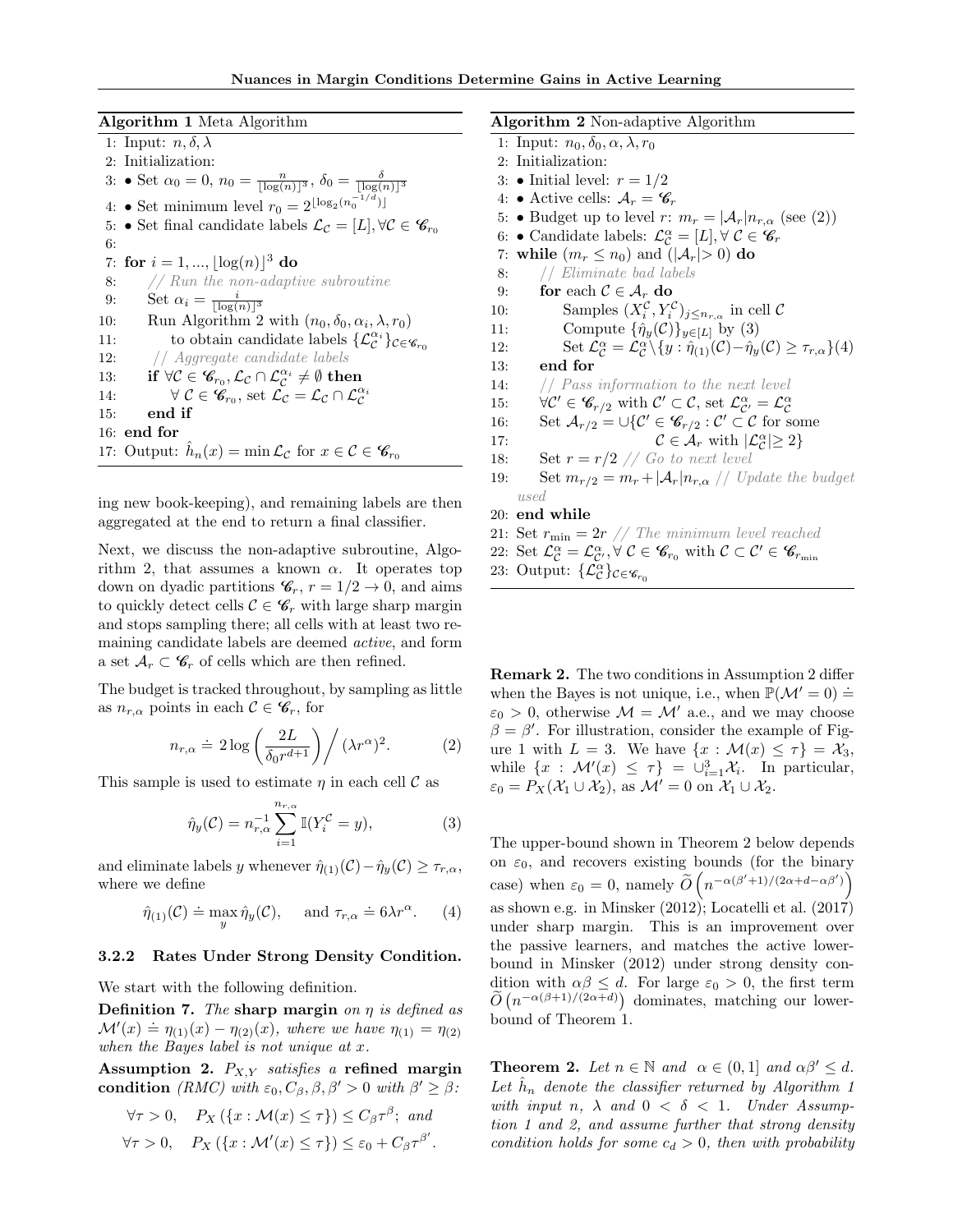at least  $1 - \delta$ .

$$
\mathcal{E}\left(\hat{h}_n\right) \leq C_2 \left(\varepsilon_0^{\frac{\alpha(\beta+1)}{2\alpha+d}} \left(\frac{\lambda^{\frac{d}{\alpha}}\log^3(n)\log\left(\frac{4L\lambda^2n}{\delta}\right)}{n}\right)^{\frac{\alpha(\beta+1)}{2\alpha+d}} + \left(\frac{\lambda^{\frac{d}{\alpha}\sqrt{\beta'}}\log^3(n)\log\left(\frac{4L\lambda^2n}{\delta}\right)}{n}\right)^{\frac{\alpha(\beta'+1)}{2\alpha+d-\alpha\beta'}}
$$

for some constant  $C_2 > 0$  independent of  $n, \delta, \lambda, L, \varepsilon_0$ . **Remark 3.** The bound is trivial for  $\alpha < \frac{1}{\log(n)}$ , since  $n^{-\alpha} \geq n^{-1/\log(n)} = \frac{1}{e}$ . Thus, we only need to show for  $\alpha \geq \frac{1}{\log(n)}$ .

A main novelty in the analysis is to separately consider parts of space with unique Bayes, determined by  $\varepsilon_0$  and  $\beta'$ , and those parts of space where the Bayes might not be unique, but which still have margin, determined by  $\beta$ . Furthermore, our consideration of general multiclass, together with non-unique Bayes, brings in a bit of added technicality due largely to additional book-keeping. In particular, while in Minsker (2012); Locatelli et al. (2017), the main correctness argument involved showing that all labeled parts of space (i.e. cells with a single label left) have 0 excess error w.h.p., we additionally have to show that in fact, remaining labels in most active cells are close in error to Bayes.

### 3.2.3 Rates for General Densities

For general  $P_X$ , on the other hand, Algorithm 2 has an excess risk rate of order  $\widetilde{O}(n^{-(\alpha(\beta+1))/(2\alpha+d)}),$ which is always faster than the lower minimax rate  $O(n^{-(\alpha(\beta+1))/(2\alpha+d+\alpha\beta)})$  for passive learning of Audibert and Tsybakov (2007) under the same conditions.

In other words, under TMC, which allows non-unique Bayes classifiers, active learning guarantees savings over the worst-case rate of passive learning, given the ability to evenly sample the decision boundary.

**Theorem 3.** Let  $n \in \mathbb{N}$  and  $\alpha \in (0,1]$  and  $\alpha\beta' \leq d$ . Let  $\hat{h}_n$  denote the classifier returned by Algorithm 1 with input n,  $\lambda$  and  $0 < \delta < 1$ . Under Assumption 1 and 2, with probability at least  $1 - \delta$ ,

$$
\mathcal{E}\left(\hat{h}_n\right) \leq C_3 \left(\frac{\log^3(n) \lambda^{\frac{d}{\alpha}} \log\left(\frac{4L\lambda^2 n}{\delta}\right)}{n}\right)^{\frac{\alpha(\beta+1)}{2\alpha+d}}
$$

for some constant  $C_3 > 0$  that does not depend on  $n, \delta, \lambda, L, \varepsilon_0.$ 

The proof ideas follow similar outlines as for Theorem 2, though more direct.

# 4 ANALYSIS

4.1 Proof of Theorem 1



Figure 2: Construction for Theorem 1 onto a partition  $\mathscr{C}_r$  of  $[0,1]^d$ , for a critical  $r = r(n, \alpha, \beta, \lambda)$ . Two coins are thrown in each cell  $\mathcal{C}$ , one  $z_{\mathcal{C}}$  with some bias determining whether the Bayes is unique, the other  $\sigma_c$ determining the Bayes label. The regression function is constructed as  $\eta_C \approx 1/2 \pm r^{\alpha}$ , and together with  $P_X$ forces any  $\hat{h}$  to mostly rely on local information.

#### 4.1.1 Construction of Joint Distributions

We again operate over a dyadic partition  $\mathscr{C}_r$  of the unit cube  $[0,1]^d$ . Let  $r = c_1 n^{-\frac{1}{2\alpha+d}}$ , where  $c_1 = \frac{64}{\lambda^2}$ . Without loss of generality, we assume that  $-\log_2 r \in \mathbb{N}$ . Furthermore, we denote the barycenter of any  $\mathcal{C} \in \mathscr{C}_r$ as  $x_c$ . The marginal distribution  $P_X$  has the density with respect to the Lebesgues measure:

$$
f(x) \doteq \begin{cases} 4^d & \text{if } \|x - x_{\mathcal{C}}\| < r/8 \text{ for some } \mathcal{C} \in \mathscr{C}_r; \\ 0 & \text{otherwise.} \end{cases}
$$

where  $\|\cdot\|$  is the supnorm. Let  $z = (z_c)_{c \in \mathscr{C}_r} \in$  $\{0,1\}^{|\mathscr{C}_r|}$  and  $\sigma = (\sigma_{\mathcal{C}})_{\mathcal{C}\in\mathscr{C}_r} \in \{\pm 1\}^{|\mathscr{C}_r|}$ . Define:

$$
\eta_{\mathbf{z},\sigma}(x) \doteq 1/2 + c_{\eta} \sum_{\mathcal{C} \in \mathscr{C}_r} z_{\mathcal{C}} \cdot \sigma_{\mathcal{C}} \cdot \phi_{\mathcal{C}}(x),
$$

where  $c_{\eta} = \lambda/8$ , and

$$
\phi_{\mathcal{C}}(x) = \min \{ (2r^{\alpha} - 8r^{\alpha-1} || x - x_{\mathcal{C}} ||)_+, r^{\alpha} \}.
$$

For each pair  $(z, \sigma)$ , one can define a joint probability distribution  $P_{\mathbf{z},\sigma}$  characterized by  $P_X$  and  $\mathbb{E}[Y|X]$  $x = \eta_{\mathbf{z},\sigma}(x)$ . See Figure 2 for an example of  $P_{\mathbf{z},\sigma}$  for  $d = 2$  and  $r = 3$ . In particular,  $P_X$  is uniformly distributed within its support, which is the area shaded in gray. In a cell  $\mathcal{C} \in \mathscr{C}_r$  where  $z_{\mathcal{C}} = 1$ , we have a small bump in regression function, of which the direction is determined by  $\sigma_{\mathcal{C}}$ . By construction,  $\eta_{\mathbf{z},\sigma}$  is always a constant in the intersection of  $\mathcal C$  and the support of  $P_X$ , with the only possible values being  $1/2$  and  $1/2 \pm c_\eta r^\alpha$ .

Remark 4. Our construction in fact satisfies the strong density assumption of Audibert and Tsybakov (2007): their assumption requires lower-bounded densities only on the distribution support which is allowed to be disconnected, as constructed here.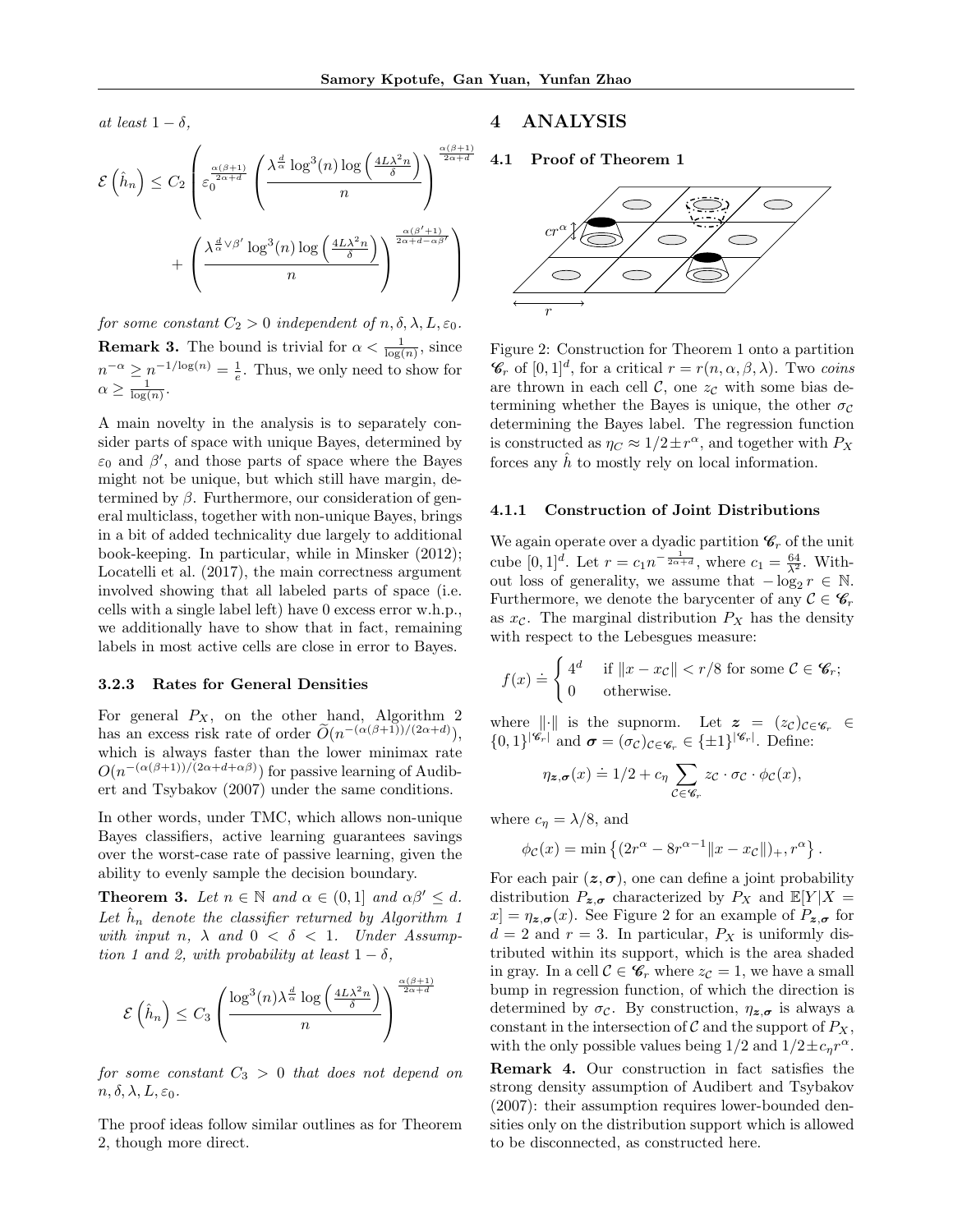## 4.1.2 Establishing the Lower-bound

The proof of the Theorem 1 is divided and conquered by Proposition 1 to 4. Let  $\Sigma = \{P_{\boldsymbol{z},\boldsymbol{\sigma}} : (\boldsymbol{z},\boldsymbol{\sigma}) \in$  $\{0,1\}^{|\mathscr{C}_r|} \times {\{\pm 1\}}^{|\mathscr{C}_r|}$  and  $\Sigma_\beta \doteq {\{P_{\bm{z},\bm{\sigma}} : (\bm{z},\bm{\sigma}) \in \Theta_\beta\}}$ where  $\Theta_{\beta} \doteq \{(z,\sigma): \forall \tau > 0, P_X(\{x: 0 < |2\eta_{z,\sigma}(x) 1|\leq \tau\}) \leq C_{\beta} \tau^{\beta}$ .

**Proposition 1.**  $\Sigma_{\beta} \subset \mathcal{P}(\Xi)$ . Consequently,

$$
\inf_{\hat{h}} \sup_{P_{X,Y} \in \mathcal{P}(\Xi)} \mathbb{E} \mathcal{E}(\hat{h}_n) \ge \inf_{\hat{h}} \sup_{P_{X,Y} \in \Sigma_{\beta}} \mathbb{E} \mathcal{E}(\hat{h}_n).
$$

where the infimum is taken over all active learners.

*Proof.* Let  $P_{\mathbf{z},\sigma} \in \Sigma_{\beta}$ . The TMC is satisfied by construction, and it is trivial to show that strong density condition holds for  $c_d = 1$ . It is left to show that  $\eta_{z,\sigma}$ is  $(\lambda, \alpha)$ -Hölder. In fact, this hold for all  $P_{\mathbf{z}, \sigma} \in \Sigma$ .

Let  $x, x' \in [0, 1]^d$ . If they are in a common cell C, then

$$
|\eta_{\mathbf{z},\sigma}(x) - \eta_{\mathbf{z},\sigma}(x')| \leq z_{\mathcal{C}}c_{\eta}(8r^{\alpha-1}||x - x'||)
$$
  
\$\leq \lambda ||x - x'||^{\alpha}\$,

where the last inequality is due to the fact  $r/||x$  $x' \leq 1$  and  $\alpha - 1 < 0$ . If they are in different cells,  $|\eta_{\mathbf{z},\sigma}(x) - \eta_{\mathbf{z},\sigma}(x')| = 0$  if  $||x - x'|| < r/4$ . Therefore,

$$
|\eta_{\mathbf{z},\sigma}(x) - \eta_{\mathbf{z},\sigma}(x')| \leq 2c_{\eta}r^{\alpha} \leq \lambda \|x - x'\|^{\alpha}.
$$

Therefore,  $\eta_{\mathbf{z},\sigma}$  is  $(\lambda,\alpha)$ –Hölder.

$$
\mathcal{L}^{\mathcal{L}}_{\mathcal{L}}
$$

Let  $\mathbf{z} \in \{0,1\}^{|\mathscr{C}_r|} \overset{\text{i.i.d}}{\sim} \text{Ber}(r^{\alpha\beta}), \text{ and } \sigma \in \{\pm 1\}^{|\mathscr{C}_r|} \overset{\text{i.i.d}}{\sim}$ Radamacher(1/2),  $z \perp \!\!\! \perp \sigma$ .

**Proposition 2.** Let  $\tilde{h}$  be any active learner. Then,

$$
\sup_{P_{X,Y}\in\Sigma_{\beta}}\mathop{\mathbb{E}}_{S|\mathbf{z},\sigma,\hat{h}}\mathcal{E}(\hat{h}_n)\geq \mathop{\mathbb{E}}_{\mathbf{z},\sigma}\mathop{\mathbb{E}}_{S|\mathbf{z},\sigma,\hat{h}}\mathcal{E}(\hat{h}_n)\n- \exp(-c_2r^{-(d-\alpha\beta)}),
$$

for some  $c_2 > 0$ , where  $\mathbb{E}_{S|z,\sigma,\hat{h}}(\cdot)$  is expectation taken over sample S, under the sampling distribution  $P_{S|z,\sigma,\hat{h}}$  determined by  $P_{z,\sigma}$  and  $\hat{h}$  jointly, and  $\mathbb{E}_{z,\sigma}(\cdot)$ is the expectation taken over  $z, \sigma$ .

*Proof.* By construction,  $|2\eta_{z,\sigma}(x)-1|$  is either 0 or bounded from below by  $2c_\eta r^\alpha$  almost surely. Thus, we only need to consider  $\tau = tc_\eta r^\alpha$  for  $t \geq 2$ . For given z,  $P_X({x: 0 < |\eta_{\mathbf{z},\sigma}(X) - 1/2| \leq t c_\eta r^\alpha}) \leq r^d \mathbf{1}^\top \mathbf{z}.$  By Chernoff bound (Lemma B.1),

$$
\mathbb{P}\left(r^d \mathbf{1}^\top \mathbf{z} \leq C_\beta r^{\alpha \beta}\right) \geq 1 - \exp\left(c_2 r^{-(d-\alpha\beta)}\right),
$$

where  $c_2 = (C_\beta - 1)^2/3$ . Therefore,  $\mathbb{P}_{z,\sigma}((z,\sigma) \in \Theta_\beta) \ge$  $1 - \exp(c_2 r^{-(d - \alpha \beta)})$  and

$$
\sup_{P_{\mathbf{z},\boldsymbol{\sigma}} \in \Sigma_{\beta}} \mathbb{E} \mathcal{E}(\hat{h}_n) \geq \mathop{\mathbb{E}}_{\mathbf{z},\boldsymbol{\sigma}} \left[ \mathop{\mathbb{E}}_{S|\mathbf{z},\boldsymbol{\sigma},\hat{h}} \mathcal{E}(\hat{h}_n) \middle| (\mathbf{z},\boldsymbol{\sigma}) \in \Theta_{\beta} \right]
$$
\n
$$
\geq \mathop{\mathbb{E}}_{\mathbf{z},\boldsymbol{\sigma}} \mathop{\mathbb{E}}_{S|\mathbf{z},\boldsymbol{\sigma},\hat{h}} \mathcal{E}(\hat{h}_n) - \mathop{\mathbb{P}}_{\mathbf{z},\boldsymbol{\sigma}} ((\mathbf{z},\boldsymbol{\sigma}) \notin \Theta_{\beta})
$$
\n
$$
\geq \mathop{\mathbb{E}}_{\mathbf{z},\boldsymbol{\sigma}} \mathop{\mathbb{E}}_{S|\mathbf{z},\boldsymbol{\sigma},\hat{h}} \mathcal{E}(\hat{h}_n) - \exp(c_2 r^{-(d-\alpha\beta)}).
$$

Definition 8. The conditional Neyman-Pearson **learner**  $\hat{h}^*$  is the active learner that makes the same sampling decision  $\pi_{\hat{h}}$  as h, and labels according to the following rules for each  $C \in \mathscr{C}_r$ . Conditional on the sample  $S_{\mathcal{C}} = (X_i^{\mathcal{C}}, Y_i^{\mathcal{C}})_{i=1}^{n_{\mathcal{C}}}$  in  $\mathcal{C}$ ,

$$
\hat{h}_n^*(x) = \left(1 + \underset{\sigma \in \{\pm 1\}}{\operatorname{argmax}} \prod_{i=1}^{n_{\mathcal{C}}} P_{z_{\mathcal{C}}=1, \sigma_{\mathcal{C}}=\sigma}(Y_i^{\mathcal{C}} | X_i^{\mathcal{C}})\right) / 2,
$$

for all  $x \in \mathcal{C}$ , where  $P_{zc,\sigma_C}(Y_i^{\mathcal{C}}|X_i^{\mathcal{C}})$  is the probability of  $Y_i^{\mathcal{C}}$  given  $X_i^{\mathcal{C}}$ ,  $z_{\mathcal{C}}$  and  $\sigma_{\mathcal{C}}$ .

**Proposition 3.** Let  $\hat{h}$  be any active learner, and  $\hat{h}^*$  be the corresponding conditional Neyman-Pearson learner, then

$$
\mathop{\mathbb{E}}_{\boldsymbol{z},\boldsymbol{\sigma}} \mathop{\mathbb{E}}_{S|\boldsymbol{z},\boldsymbol{\sigma},\hat{h}} \mathcal{E}(\hat{h}_n) \geq \mathop{\mathbb{E}}_{\boldsymbol{z},\boldsymbol{\sigma}} \mathop{\mathbb{E}}_{S|\boldsymbol{z},\boldsymbol{\sigma},\hat{h}} \mathcal{E}(\hat{h}_n^*).
$$

*Proof.* We can decompose the excess risk as:

$$
\mathcal{E}(\hat{h}_n) = \sum_{\mathcal{C} \in \mathcal{C}_r} \mathcal{E}_{\mathcal{C}}(\hat{h}_n); \tag{5}
$$

with  $\mathcal{E}_{\mathcal{C}}(\hat{h}_n) \doteq \int_{\mathcal{C} \cap \{\hat{h}_n \neq (1+\sigma_{\mathcal{C}})/2\}} |2\eta_{\mathbf{z},\sigma}(x) - 1| dP_X(x).$ Thus, we only need to show that for  $C \in \mathscr{C}_r$ ,

$$
\mathbb{E}_{S|\hat{h} \mathbf{z}, \sigma|S, \hat{h}} \mathcal{E}_{\mathcal{C}}(\hat{h}_n^*) \leq \mathbb{E}_{S \mathbf{z}, \sigma|S, \hat{h}} \mathcal{E}_{\mathcal{C}}(\hat{h}_n),
$$

where  $\mathbb{E}_{S|\hat{h}}$  is the expectation taken over the distribution of S given h and  $\mathbb{E}_{z,\sigma|S,\hat{h}}$  is the taken over the conditional distribution of  $(z, \sigma)$  given S and  $\hat{h}$ . In the following proof, we suppress the dependency on  $\tilde{h}$ in notation for simplicity. Note that

$$
\mathbb{E}_{z,\sigma|S} \left[ \mathcal{E}_C(\hat{h}_n) | z_{\mathcal{C}} = 0 \right] = 0; \text{ and}
$$

$$
\mathbb{E}_{z,\sigma|S} \left[ \mathcal{E}_C(\hat{h}_n) | z_{\mathcal{C}} = 1, \sigma_{\mathcal{C}} \right] = 2c_\eta r^{\alpha + d} \mathbb{I} \left( \hat{h}_n \neq (1 + \sigma_{\mathcal{C}})/2 \right)
$$

.

Therefore,

$$
\mathbb{E} \underset{S}{\mathbb{E}} \mathbb{E} \mathcal{E}_{\mathcal{C}}(\hat{h}_n) = c_{\eta} r^{d + \alpha(\beta + 1)} - c_{\eta} r^{\alpha} \mathbb{E} \left[ \mathbb{I} \left( \hat{h}_n = 1 \right) \right]
$$
\n
$$
(\mathbb{P}(z_C = 1, \sigma_C = 1 | S) - \mathbb{P}(z_C = 1, \sigma_C = -1 | S)) \bigg]
$$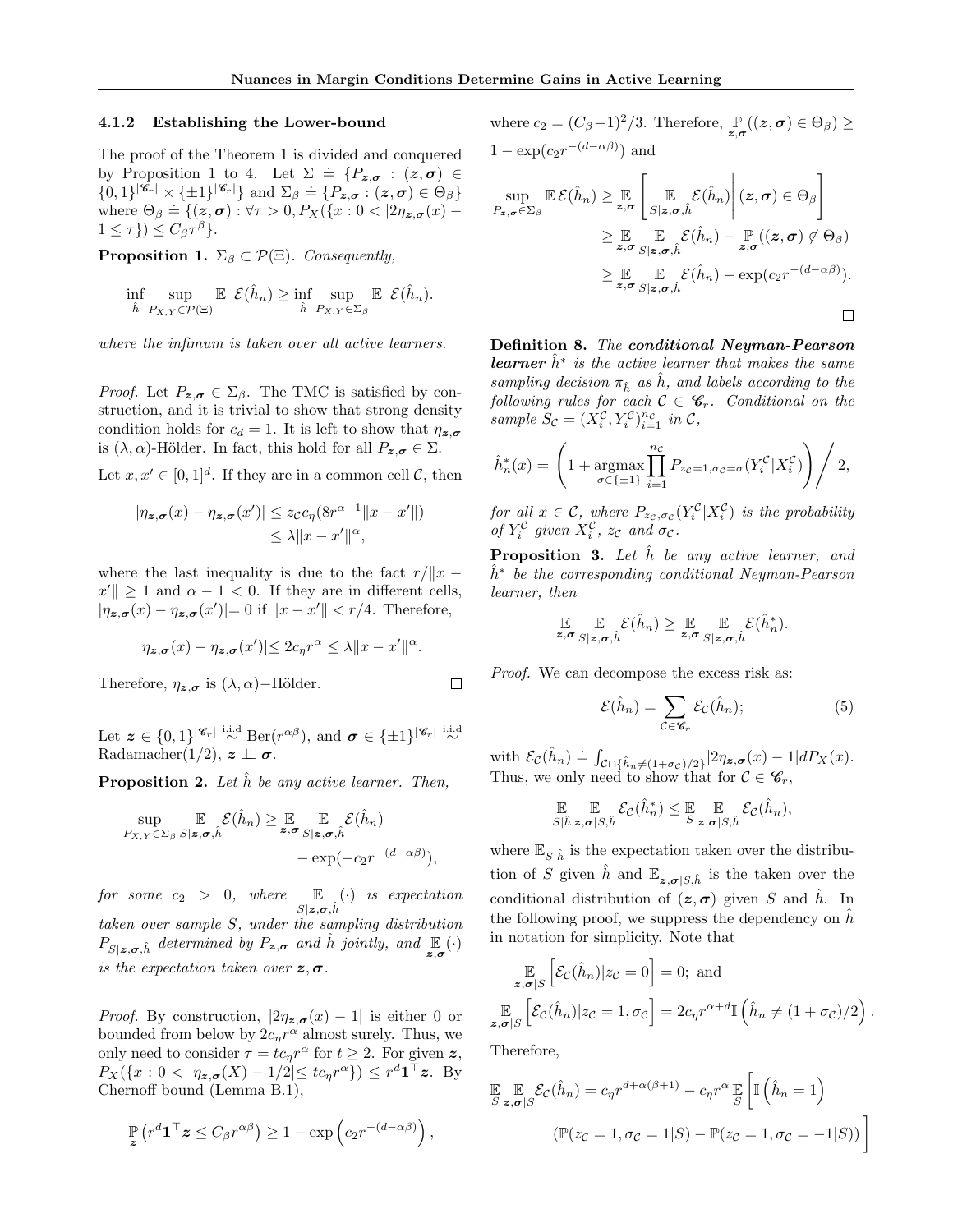is minimized if  $\hat{h}_n(x) = 1$  when

$$
\frac{\mathbb{P}(z_{\mathcal{C}}=1, \sigma_{\mathcal{C}}=1|S)}{\mathbb{P}(z_{\mathcal{C}}=1, \sigma_{\mathcal{C}}=-1|S)} \ge 1,
$$

and  $\hat{h}_n(x) = 0$  otherwise. Finally, notice that

$$
\frac{\mathbb{P}(z_{\mathcal{C}} = 1, \sigma_{\mathcal{C}} = 1|S)}{\mathbb{P}(z_{\mathcal{C}} = 1, \sigma_{\mathcal{C}} = -1|S)} = \frac{dP_{S|z_{\mathcal{C}}=1, \sigma_{\mathcal{C}}=1}(S)}{dP_{S|z_{\mathcal{C}}=1, \sigma_{\mathcal{C}}=1}(S)} = \frac{\prod_{i=1}^{nc} P_{z_{\mathcal{C}}=1, \sigma_{\mathcal{C}}=1}(Y_i^{\mathcal{C}}|X_i^{\mathcal{C}})}{\prod_{i=1}^{nc} P_{z_{\mathcal{C}}=1, \sigma_{\mathcal{C}}=1}(Y_i^{\mathcal{C}}|X_i^{\mathcal{C}})}.
$$

where the last step is clear from the definition

$$
dP_{S|z_c, \sigma_c}(S) = \prod_{i=1}^n \pi_{\hat{h}}(X_i | \{X_j, Y_j\}_{j
$$
\cdot \prod_{z_{(c)}, \sigma_{(c)}} \prod_{\mathcal{C}' \in \mathcal{C}_r} \prod_{i=1}^{n_{c'}} P_{z_{c'}, \sigma_{c'}}(Y_i^{c'} | X_i^{c'}) dS
$$
$$

Hence, the labeling decision of  $\hat{h}^*$  minimize  $E$   $E$   $Z, \sigma$   $S$   $Z$  $\mathbb{E}_{S|z,\sigma,\hat{h}} \mathcal{E}_{\mathcal{C}}(\hat{h})$  for each  $\mathcal{C}$ , hence  $\mathbb{E}_{z,\sigma} \mathbb{E}_{S|z,\sigma}$  $\mathbb{E}_{S|\boldsymbol{\boldsymbol{z}},\boldsymbol{\sigma},\hat{h}} \mathcal{E}(\hat{h}).$  $\Box$ 

Notation: For any distribution  $P$  on  $S$ , we use  $dP(S)/dS$  to denote the joint density of continuous  ${X_i}_{i=1}^n$  and discrete  ${Y_i}_{i=1}^n$ .

Remark 5. Proposition 3 shows that we only need to lower-bound the excess risk rate for the collection of Neyman-Pearson classifiers. Further, since  $\mathcal{E}_{\mathcal{C}}(\tilde{h})$  is a function of  $z_{\mathcal{C}}, \sigma_{\mathcal{C}}$  and  $S_{\mathcal{C}},$  we have  $\mathbb{E}_{\boldsymbol{z},\boldsymbol{\sigma}} \mathbb{E}_{S|\boldsymbol{z},\boldsymbol{\sigma},\hat{h}^*} \mathcal{E}_{\mathcal{C}}(\hat{h}_n^*) = \mathbb{E}_{zc,\sigma_{\mathcal{C}}} \mathbb{E}_{S_{\mathcal{C}}|z_{\mathcal{C}},\sigma_{\mathcal{C}},\hat{h}} \mathcal{E}_{\mathcal{C}}(\hat{h}_n^*)$ where  $\mathbb{E}_{S_c|z_c,\sigma_c,\hat{h}}$  is the expectation over the distribution  $P_{S_c|z_c,\sigma_c,\hat{h}}^{z_c,z_c,\sigma_c,\hat{h}}$  of  $S_c$  given  $z_c,\sigma_c$  (where we have marginalized out the randomness in other cells). Furthermore, one can decompose  $P_{S_{\mathcal{C}}|z_{\mathcal{C}},\sigma_{\mathcal{C}},\hat{h}}$  into the sampling location decision  $P^{\mathcal{C}}_{X|\hat{h}}$  and the labeling distribution  $P_{Y|X,z_{\mathcal{C}},\sigma_{\mathcal{C}}}$ :

$$
dP_{Sc|zc,\sigma_c,\hat{h}}(S_c)
$$
  
= 
$$
\prod_{j=1}^{n_c} dP_{X|\hat{h}}^{\mathcal{C}}(X_j^{\mathcal{C}}|\{X_i^{\mathcal{C}}, Y_i^{\mathcal{C}}\}_{i\leq j}) P_{Y|X,z_c,\sigma_c}(Y_j^{\mathcal{C}}|X_j^{\mathcal{C}}).
$$

**Proposition 4.** Let  $\hat{h}^*$  be any conditional Neyman-Pearson learner. Then,

$$
\mathbb{E}_{\boldsymbol{z},\boldsymbol{\sigma}} \mathbb{E}_{\boldsymbol{z}|\boldsymbol{z},\boldsymbol{\sigma},\hat{h}^*} \mathcal{E}(\hat{h}_n^*) \geq C_1 n^{-\frac{\alpha(\beta+1)}{2\alpha+d}}.
$$

for some  $C_1 > 0$ .

Proof. By (5) and the Remark 5, we have

$$
\mathbb{E}_{\mathbf{z},\sigma} \mathbb{E}_{S|\mathbf{z},\sigma,\hat{h}^*} \mathcal{E}(\hat{h}^*_n) = \sum_{\mathcal{C} \in \mathscr{C}_r} \mathbb{E}_{z_{\mathcal{C}},\sigma_{\mathcal{C}}} \mathbb{E}_{S_{\mathcal{C}}|z_{\mathcal{C}},\sigma_{\mathcal{C}},\hat{h}} \mathcal{E}_{\mathcal{C}}(\hat{h}^*_n).
$$

Let 
$$
m = r^d n/2 \equiv (c_{\eta} r^{\alpha})^{-2}/2
$$
,  
\n
$$
\mathbb{E}_{z \in \sigma c} \mathbb{E}_{S_c | z_c, \sigma c, \hat{h}} \mathcal{E}_c(\hat{h}_n^*)
$$
\n
$$
\geq \mathbb{E}_{z_c, \sigma c} \sum_{n_c=1}^m \mathbb{E}_{S_c | z_c, \sigma c, \hat{h}} \mathcal{E}_c(\hat{h}_n^*) | |S_c| = n_c]
$$
\n
$$
\cdot \mathbb{E}_{S_c | z_c, \sigma c, \hat{h}} \mathbb{E}_{S_c | z_c, \sigma c, \hat{h}} (|S_c| = n_c)
$$
\n
$$
\geq c_3 r^{d+\alpha} \mathbb{E}_{z_c, \sigma c} \mathbb{E}_{S_c | z_c, \sigma c, \hat{h}} (z_c = 1; |S_c| \leq m),
$$

where the last inequality by Lemma 2. Furthermore,

$$
\sum_{\mathcal{C}\in\mathscr{C}_r} \mathbb{E}_{z\in\mathcal{F}_c} \mathbb{P}_{z\in\mathcal{C},\sigma_c,\hat{h}}(z_{\mathcal{C}}=1; |S_{\mathcal{C}}| \le m)
$$
\n
$$
= \sum_{\mathcal{C}\in\mathscr{C}_r} \mathbb{P}(|S_{\mathcal{C}}| \le m) \mathbb{P}(z_{\mathcal{C}}=1| |S_{\mathcal{C}}| \le m))
$$
\n
$$
\ge \frac{r^{\alpha\beta}}{1+c_4} \sum_{\mathcal{C}\in\mathscr{C}_r} \mathbb{P}(z_{\mathcal{C}}=1| |S_{\mathcal{C}}| \le m) \ge \frac{r^{\alpha\beta-d}}{2(1+c_4)},
$$

where the second last inequality is due to Lemma 3, and the last inequality is from the choice of  $m$ . Finally,

$$
\mathbb{E} \mathbb{E} \mathbb{E} \mathcal{E}(\hat{h}_n^*) = \sum_{\mathcal{C} \in \mathscr{C}_r} \mathbb{E} \mathbb{E} \mathcal{E}_{\mathcal{C}(\hat{h}_n^*)}
$$

$$
= (c_3 r^{d+\alpha}) \left( \frac{r^{\alpha\beta-d}}{2(1+c_4)} \right) \ge C_1 n^{-\frac{\alpha(\beta+1)}{2\alpha+d}},
$$

where 
$$
C_1 = \frac{c_3(\lambda^2/64)^{\frac{\alpha(\beta+1)}{2\alpha+d}}}{2(1+c_4)} > 0.
$$

## 4.1.3 Supporting lemmas

**Lemma 1.** Condition on  $z_c$ ,  $\sigma_c$  and  $|S_c|=n_c$ ,  $\mathbf{Y}_c=$  ${Y_j^{\mathcal{C}}}\}_{j=1}^{n_{\mathcal{C}}} \stackrel{i.i.d}{\sim} Ber(1/2 + z_{\mathcal{C}}\sigma_{\mathcal{C}}c_{\eta}r^{\alpha}).$ 

*Proof.* The conditional probability mass of  $Y_c$  is

$$
P_{\mathbf{Y}_{\mathcal{C}}|z_{\mathcal{C}},\sigma_{\mathcal{C}},\hat{h}}(\mathbf{Y}_{\mathcal{C}})
$$
\n
$$
= \frac{\prod_{j=1}^{n_c} dP_{X|\hat{h}}^c(X_j^c|\{X_i^c, Y_i^c\}_{i\leq j}) P_{Y|X,z_{\mathcal{C}},\sigma_{\mathcal{C}}}(Y_j^c|X_j^c)}{\prod_{j=1}^{n_c} dP_{X|\hat{h}}^c(X_j^c|\{X_i^c, Y_i^c\}_{i\leq j})}
$$
\n
$$
= \prod_{j=1}^{n_c} P_{Y|X,z_{\mathcal{C}},\sigma_{\mathcal{C}}}(Y_j^c|X_j^c) = \prod_{j=1}^{n_c} (1/2 + z_{\mathcal{C}}\sigma_{\mathcal{C}}Y_j^c c_{\eta}r^{\alpha}),
$$

which concludes the proof.

**Lemma 2.** Let  $n_c \leq m = (c_\eta r^\alpha)^{-2}/2$  and  $\hat{h}^*$  be a conditional Neyman-Pearson learner. Then, in cell C, for any combination of  $(z_{\mathcal{C}}, \sigma_{\mathcal{C}})$ ,

 $\Box$ 

$$
\mathbb{E}_{S_{\mathcal{C}}|z_{\mathcal{C}},\sigma_{\mathcal{C}},\hat{h}}[\mathcal{E}_{\mathcal{C}}(\hat{h}_n^*) \mid |S_{\mathcal{C}}|=n_{\mathcal{C}}] \ge c_3 r^{d+\alpha} \mathbb{I}(z_{\mathcal{C}}=1).
$$

for some  $c_3 > 0$ .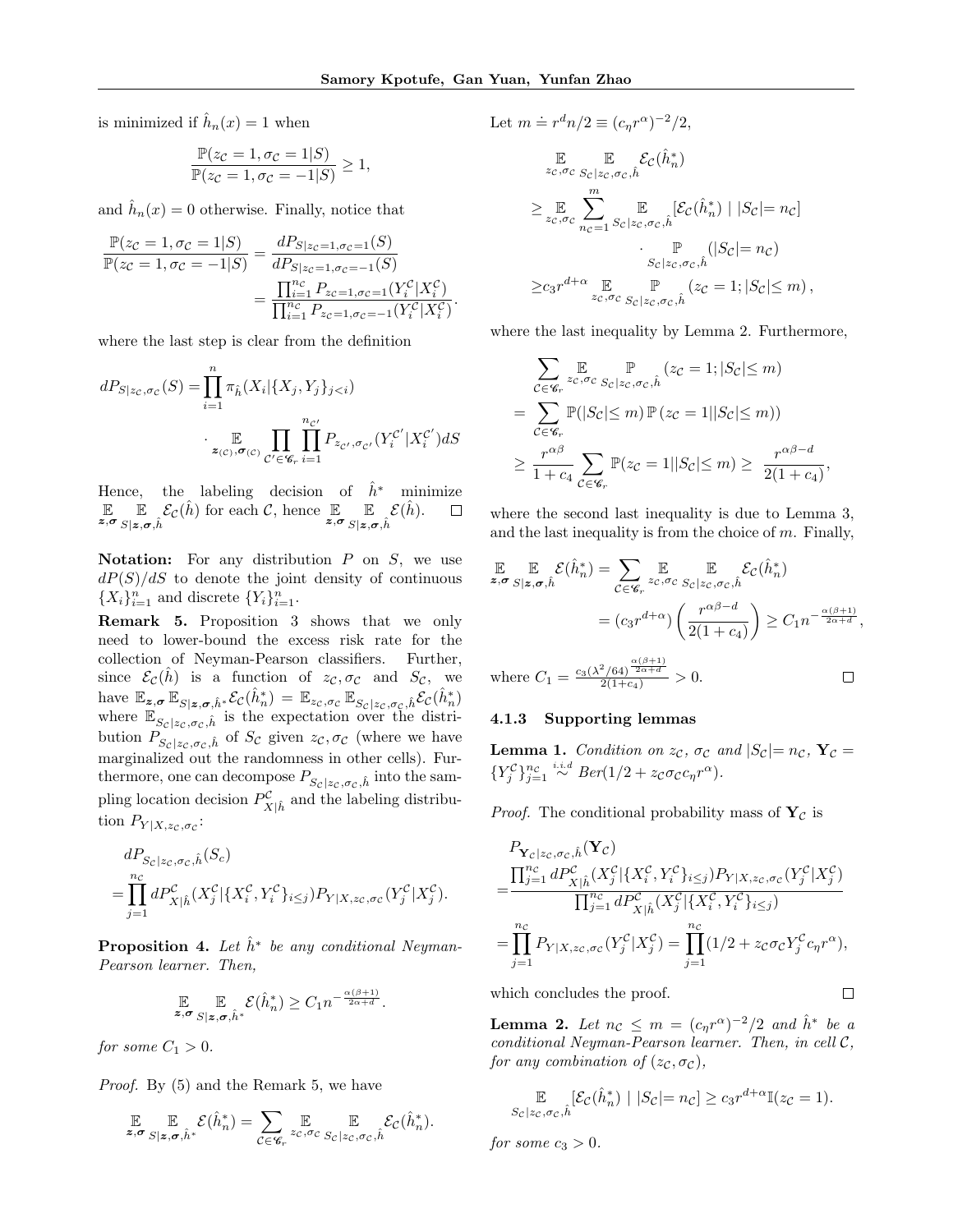*Proof.* When  $z_c = 0$ , the inequality holds trivially. When  $z_{\mathcal{C}} = 1$ ,

$$
\mathcal{E}_{\mathcal{C}}(\hat{h}_n^*) = r^{d+\alpha} \mathbb{I}\left(\sigma_{\mathcal{C}}\left[\frac{1}{n_{\mathcal{C}}}\sum_{j=1}^{n_{\mathcal{C}}}Y_j^{\mathcal{C}} - \frac{1}{2}\right] < 0\right),
$$

the inequality holds by Lemma 1 and the anticoncentration inequality (Lemma B.2).  $\Box$ 

**Lemma 3.** Let  $S_{\mathcal{C}} = (X_j^{\mathcal{C}}, Y_j^{\mathcal{C}})_{j=1}^{n_{\mathcal{C}}}$  be such that  $n_{\mathcal{C}} =$  $|S_{\mathcal{C}}| \leq m$ . Then,

$$
\frac{\mathbb{E}}{\frac{\sigma_c}{\sigma_c}} \frac{dP_{S_c|z_c=0,\sigma_c,\hat{h}}(S_c)}{\mathbb{E}} \frac{dP_{S_c|z_c=1,\sigma_c,\hat{h}}(S_c)} \leq c_4,
$$

for some absolute constant  $c_4 > 0$ . Consequently,

$$
\mathbb{P}(z_{\mathcal{C}}=1||S_{\mathcal{C}}|\leq m)\geq \frac{r^{\alpha\beta}}{1+c_4}.
$$

Proof. By definition,

$$
\mathbb{E}_{\sigma_c} dP_{Sc|zc=0,\sigma_c,\hat{h}}(S_c)
$$
\n
$$
= \left(\frac{1}{2}\right)^{n_c} \prod_{j=1}^{n_c} dP_{X|\hat{h}}^c \left(X_j^c | (X_i^c, Y_i^c)_{i \le j}\right),
$$
\n
$$
\mathbb{E}_{\sigma_c} dP_{Sc|zc=1,\sigma_c,\hat{h}}(S_c)
$$
\n
$$
\ge \frac{1}{2} \left(\frac{1}{2} + c_\eta r^\alpha\right)^{n_c/2} \left(\frac{1}{2} - c_\eta r^\alpha\right)^{n_c/2}
$$
\n
$$
\cdot \prod_{j=1}^{n_c} dP_{X|\hat{h}}^c \left(X_j^c | (X_i^c, Y_i^c)_{i \le j}\right).
$$

Thus,

$$
\frac{\mathbb{E} \, dP_{S_c|z_c=0,\sigma_c,\hat{h}}(S_c)}{\mathbb{E} \, dP_{S_c|z_c=1,\sigma_c,\hat{h}}(S_c)} \le 2(1-4/m)^{-m/2} \le c_4,
$$

for  $c_4 = 16e^2$ . Consequently,

$$
\mathbb{P}(z_{\mathcal{C}} = 1||S_{\mathcal{C}}| \leq m)
$$
\n
$$
= \frac{\mathbb{P}(z_{\mathcal{C}} = 1, |S_{\mathcal{C}}| \leq m)}{\mathbb{P}(|S_{\mathcal{C}}| \leq m)}
$$
\n
$$
= \frac{\mathbb{P}(z_{\mathcal{C}} = 1, |S_{\mathcal{C}}| \leq m)}{\mathbb{P}(z_{\mathcal{C}} = 1, |S_{\mathcal{C}}| \leq m) + \mathbb{P}(z_{\mathcal{C}} = 0, |S_{\mathcal{C}}| \leq m)}
$$
\n
$$
\geq \frac{r^{\alpha\beta}}{1 + c_4}.
$$

#### 4.2 Proof of Upper-bounds

In this section, we establish the upper bounds on excess risk rates for Algorithm 1. Due to space limit, we only outline the proof of the results under strong density condition and relegate the more direct proof under general density and other technical details in the supplementary materials. We start with a guarantee on the subroutine.

Proposition 5 (Guarantees for Algorithm 2). Let  $n_0 \in \mathbb{N}$  and  $\alpha \beta' \leq d$ . Let  $\{S_{\mathcal{C}}\}_{\mathcal{C} \in r_0}$  be the outputs of Algorithm 2 with input  $n_0$ ,  $\lambda$ ,  $\alpha$  and  $\delta_0 \in (0,1)$ , and  $\hat{h}_{n_0,\alpha}$  be any classifier that satisfies  $\hat{h}_{n_0,\alpha}(x) \in$  $S_{\mathcal{C}}, \forall x \in \mathcal{C} \in \mathscr{C}_{r_0}$ . Under Assumption 1 and 2 and strong density condition, with probability at least  $1-\delta_0$ ,

$$
\mathcal{E}\left(\hat{h}_{n_0,\alpha}\right) \leq C_5 \left(\varepsilon_0^{\frac{\alpha(\beta+1)}{2\alpha+d}} \left(\frac{\lambda^{\frac{d}{\alpha}}\log\left(\frac{4L\lambda^2 n_0}{\delta_0}\right)}{n_0}\right)^{\frac{\alpha(\beta+1)}{2\alpha+d}} + \left(\frac{\lambda^{\frac{d}{\alpha}\sqrt{\beta'}}\log\left(\frac{4L\lambda^2 n_0}{\delta_0}\right)}{n_0}\right)^{\frac{\alpha(\beta'+1)}{2\alpha+d-\alpha\beta'}}
$$

for some constant  $C_5 > 0$ , which are independent of  $n_0, \lambda, L, \varepsilon_0$  and  $\delta_0$ .

*Proof.* Under some favorable event  $\xi_{\alpha}$  with probability at least  $1 - \delta_0$  (Lemma A.1), the following holds:

• Algorithm 2 will reach level

$$
r_{\min} \leq \max \left\{ \left( \frac{c_7 \lambda^{-2} \varepsilon_0 \log \left( \frac{4L\lambda^2 n_0}{\delta_0} \right)}{n_0} \right)^{\frac{1}{2\alpha + d}}, \right\}
$$

$$
\left( \frac{c_7 \lambda^{\beta'-2} \log \left( \frac{4L\lambda^2 n_0}{\delta_0} \right)}{n_0} \right)^{\frac{1}{2\alpha + d - \alpha \beta'}},
$$

$$
\doteq \max \{Q_1, Q_2\};
$$

for some  $c_7 > 0$  (Lemma A.4);

 $\Box$ 

• Algorithm 2 never eliminates Bayes labels (Lemma A.2);

•  $\forall \mathcal{C} \in \mathscr{C}_{r_0}, \forall x \in \mathcal{C}, \forall y \in S_{\mathcal{C}}, \eta_{(1)}(x) - \eta_y(x) \leq$  $10\lambda r_{\min}^{\alpha}$ , and  $S_{\mathcal{C}}$  contains only Bayes labels in regions where  $\mathcal{M} > 10 \lambda r_{\min}^{\alpha}$  (Lemma A.3);

When  $Q_1 \leq Q_2$ ,  $\varepsilon_0 + C_\beta r_{\min}^{\alpha\beta'} \leq c_8 r_{\min}^{\alpha\beta'}$  for some  $c_8 > 0$ ,

$$
\mathcal{E}(\hat{h}_{n_0,\alpha}) \le P_X(\lbrace x : \mathcal{M}'(x) \le 10\lambda r_{\min}^{\alpha}\rbrace)(10\lambda r_{\min}^{\alpha})
$$

$$
\le C_5' \left(\frac{\lambda^{\frac{d}{\alpha}\vee\beta'}\log\left(\frac{4L\lambda^2 n_0}{\delta_0}\right)}{n_0}\right)^{\frac{\alpha(\beta'+1)}{2\alpha+d-\alpha\beta'}},
$$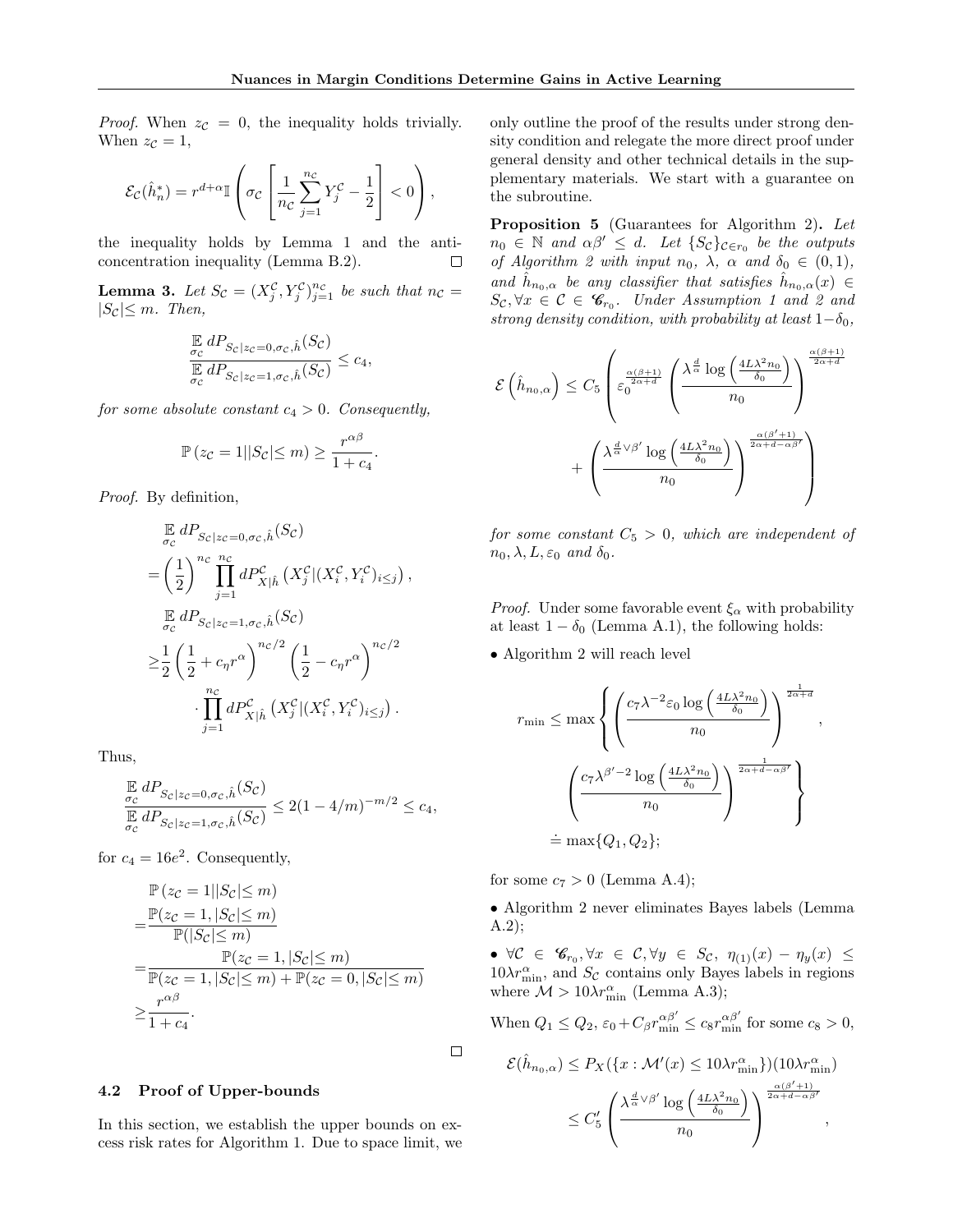for some  $C'_5 > 0$ . When  $Q_1 > Q_2$ ,

$$
\mathcal{E}(\hat{h}_{n_0,\alpha}) \le P_X(\lbrace x : \mathcal{M}(x) \le 10\lambda r_{\min}^{\alpha} \rbrace)(10\lambda r_{\min}^{\alpha})
$$

$$
\le C_5'' \varepsilon_0^{\frac{\alpha(\beta+1)}{2\alpha+d}} \left( \frac{\lambda^{\frac{d}{\alpha}} \log \left( \frac{4L\lambda^2 n_0}{\delta_0} \right)}{n_0} \right)^{\frac{\alpha(\beta+1)}{2\alpha+d}}.
$$

for some  $C_5'' > 0$ . We then conclude the proof by choosing  $C_5 = \max\{C'_5, C''_5\}.$  $\Box$ 

Outline of Proof for Theorem 2 and 3. The Correctness of aggregation relies on the fact that Algorithm 1 a) never adds back removed labels, and b) stops aggregating labels when all labels are about to be removed from a cell – this ensures the final candidate set  $\mathcal{L}_{\mathcal{C}}$  contains no bad labels and is nonempty. By Proposition 6, we have excess risk bounds for all  $\alpha_i \leq \alpha$ , among which the largest one satisfies  $\alpha - \alpha_i \leq 1/\lfloor \log(n) \rfloor^3$ . Direct calculation shows that the excess risk bound with  $\alpha_{i^*}$  is only a constant factor away from the one with  $\alpha$ .

# 5 CONCLUSION

In this paper, we have shown that simple nuances in notions of margin—seemingly having to do with uniqueness of the Bayes classifier—affect whether any active learner can gain over passive learning. Our main result is the lower bound (Theorem 1), which requires proof techniques quite different from the usual lower bounds arguments in active learning, e.g. Minsker (2012), Locatelli et al. (2017). We also show that savings remain possible in the worst case over  $P_X$ , and also under a refined margin condition in regimes with small sampling budget.

Our main Theorem 1 is shown here for the binary case, which does not distinguish between uniqueness of the Bayes and all labels being equivalent; as such it leaves open the possibility of a more refined picture in the case of multiple labels, i.e., whether allowing multiple labels (but not all) to be equivalent is enough to preclude savings over passive learning.

Finally, while our results concern the nonparametric setting of active learning, it remains open whether similar nuances in achievable rates occur in parametric settings with bounded VC classes.

### Acknowledgements

The three authors, Samory Kpotufe, Gan Yuan, Yunfan Zhao, are listed in alphabetical order. Samory Kpotufe acknowledges support under a Sloan fellowship, and NSF Grant Id 1739809. He is also a visiting faculty at Google AI Princeton.

#### References

- Audibert, J.-Y. and Tsybakov, A. B. (2007). Fast learning rates for plug-in classifiers. The Annals of statistics, 35(2):608–633.
- Castro, R. M. and Nowak, R. D. (2008). Minimax bounds for active learning. IEEE Transactions on Information Theory, 54(5):2339–2353.
- Hanneke, S. (2011). Rates of convergence in active learning. The Annals of Statistics, pages 333–361.
- Hanneke, S. and Yang, L. (2015). Minimax analysis of active learning. J. Mach. Learn. Res., 16(12):3487– 3602.
- Koltchinskii, V. (2010). Rademacher complexities and bounding the excess risk in active learning. The Journal of Machine Learning Research, 11:2457– 2485.
- Locatelli, A., Carpentier, A., and Kpotufe, S. (2017). Adaptivity to noise parameters in nonparametric active learning. Proceedings of Machine Learning Research, 65:1–34.
- Locatelli, A., Carpentier, A., and Kpotufe, S. (2018). An adaptive strategy for active learning with smooth decision boundary. In Algorithmic Learning Theory, pages 547–571. PMLR.
- Mammen, E. and Tsybakov, A. B. (1999). Smooth discrimination analysis. The Annals of Statistics, 27(6):1808–1829.
- Massart, P. and Nédélec, É. (2006). Risk bounds for statistical learning. The Annals of Statistics, 34(5):2326–2366.
- Minsker, S. (2012). Plug-in approach to active learning. Journal of Machine Learning Research, 13:67– 90.
- Mousavi, N. (2010). How tight is chernoff bound? https://ece.uwaterloo.ca/~nmousavi/ Papers/Chernoff-Tightness.pdf.
- Tsybakov, A. B. (2004). Optimal aggregation of classifiers in statistical learning. The Annals of Statistics, 32(1):135–166.
- Wang, Y. and Singh, A. (2016). Noise-adaptive margin-based active learning and lower bounds under tsybakov noise condition. In Thirtieth AAAI Conference on Artificial Intelligence.
- Yan, S., Chaudhuri, K., and Javidi, T. (2016). Active learning from imperfect labelers. Advances in Neural Information Processing Systems, 29:2128–2136.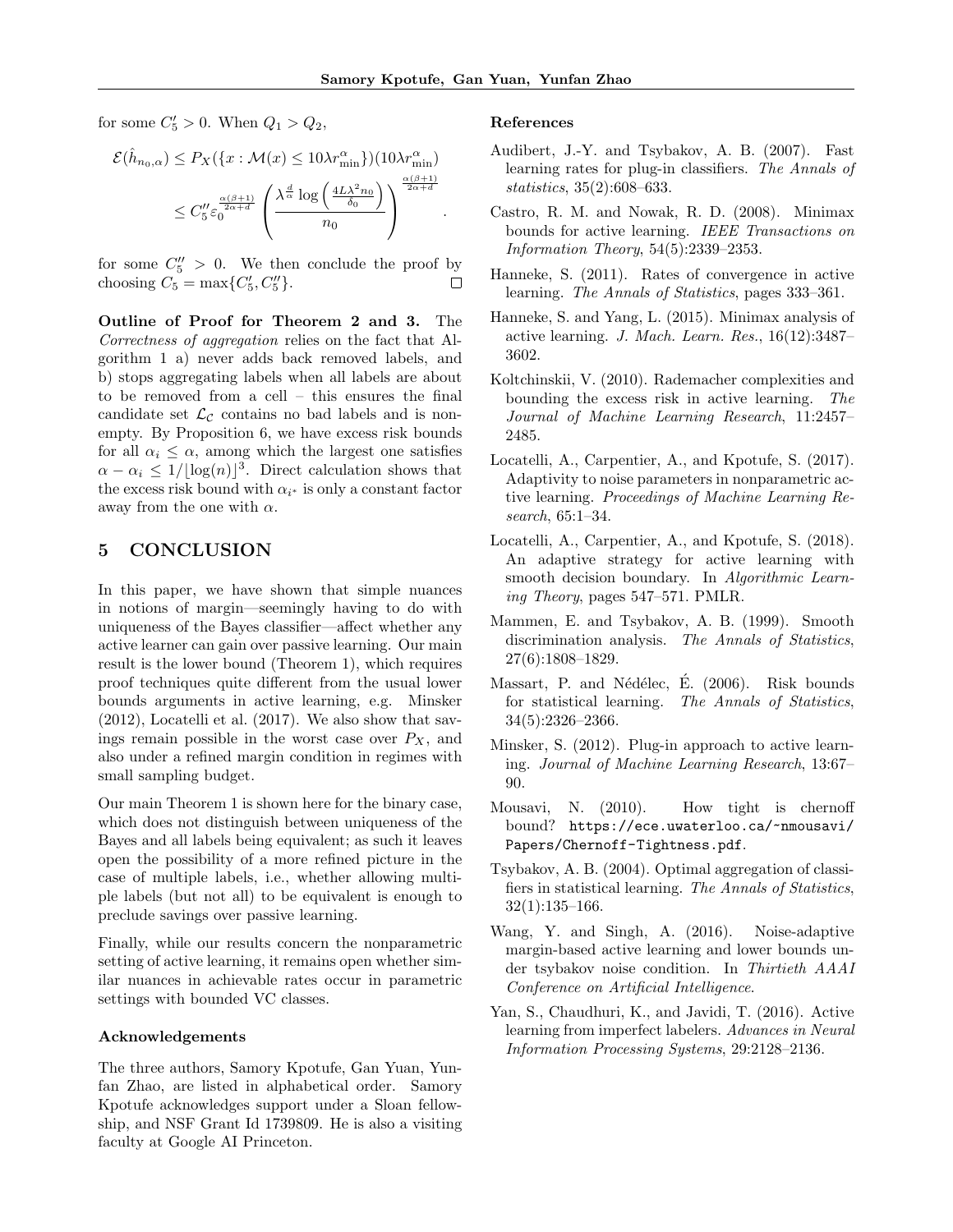# Supplementary Material: Nuances in Margin Conditions Determine Gains in Active Learning

# A Proof of the Theorem 2 and 3

To begin with, we define some quantities and notions that will be used in the lemmas.

**Definition 9.** Let A be any measurable subset of  $[0, 1]^d$  and  $y \in [L]$ . We define the regression function in A for **Definition 5:** Let 11 be any measurable to  $l$ <br>label y as  $\eta_y(A) \doteq \left[ \int_A \eta_y(x) dx \right] / \left[ \int_A dx \right]$ .

Given  $n_A$  independent samples  $\{(X_j^A, Y_j)\}_{j=1}^{n_A}$  in A, an unbiased estimator of  $\eta_y(A)$  is

$$
\hat{\eta}_y(A) \doteq \frac{1}{n_A} \sum_{i=1}^{n_A} \mathbb{I}(Y_i = y).
$$

To get the high probability bound, we focus the discussion on a subset under which the estimation error of  $\hat{\eta}$  at to get the high probability bound, we locall the discussion on a subset under which the confliction can<br>each cell is small throughout the proof. We consider a favorable event  $\xi_{\alpha} = \bigcap_{r \in \mathcal{I}_r, C \in \mathscr{C}_r} \xi_{\mathcal{C},r,\$ 

$$
\mathcal{I}_r \doteq \{1/2, 1/4, \dots, r_{\min}, r_{\min}/2\},
$$
  

$$
\xi_{\mathcal{C},r,\alpha} \doteq \{ \|\hat{\eta}(\mathcal{C}) - \eta(\mathcal{C})\|_{\infty} \leq \lambda r^{\alpha} \}.
$$

The following lemma shows that  $\xi_{\alpha}$  is indeed a high probability event.

**Lemma 4.**  $\mathbb{P}(\xi_{\alpha}) \geq 1 - \delta_0$ .

*Proof.* By Hoeffding's inequality, for each  $y \in [L]$ ,

$$
\mathbb{P}(|\hat{\eta}_y(\mathcal{C}) - \eta_y(\mathcal{C})| \ge \lambda r^{\alpha}) \le \frac{\delta_0 r^{d+1}}{L}.
$$

By union bound,  $\mathbb{P}(\xi_{\mathscr{C},r,\alpha}) \geq 1 - \sum_{y=1}^{L} (\delta_0 r^{d+1})/L = 1 - \delta_0 r^{d+1}$ . Another application of union bound yields  $\mathbb{P}(\xi_{\alpha}) \geq 1 - \sum_{r \in \mathcal{I}_r} r^{-d} \delta_0 r^{d+1} \geq 1 - \delta_0.$ 

Next, we show some desired properties of Algorithm 2 on the favorable event  $\xi_{\alpha}$ . In particular, Lemma 5 shows that, Algorithm 2 never eliminate Bayes labels; Lemma 6 shows that Algorithm 2 predicts only Bayes labels in the area where soft margin is large enough; Lemma 7 shows that the algorithm will at least reach some certain level  $r_{\min}$  of partition.

**Lemma 5.** On the event  $\xi_{\alpha}$ , suppose that Algorithm 2 is in the depth that the partition is of sidelength r. For any  $x \in [0,1]^d$ , we have  $\eta_y(x) < \eta_{(1)}(x)$  for any  $y \notin S_c$ , where  $x \in \mathcal{C} \in \mathscr{C}_r$ . That is, the algorithm never eliminate Bayes labels.

*Proof.* For any  $y \in [L]$ , by definition of  $\xi_{\alpha}$  and smoothness assumption, we have

$$
|\hat{\eta}_y(\mathcal{C}) - \eta_y(\mathcal{C})| \le ||\hat{\eta}(\mathcal{C}) - \eta(\mathcal{C})||_{\infty} \le \lambda r^{\alpha};
$$
  

$$
|\eta_y(x) - \eta_y(\mathcal{C})| \le ||\eta(x) - \eta(\mathcal{C})||_{\infty} \le \lambda r^{\alpha}.
$$

By the algorithm design,  $\hat{\eta}_{(1)}(x) - \hat{\eta}_y(x) \ge 6\lambda r^{\alpha}$ . Therefore,  $\eta_{(1)}(x) - \eta_y(x) \ge \hat{\eta}_{(1)}(\mathcal{C}) - \hat{\eta}_y(\mathcal{C}) - 4\lambda r^{\alpha} > 0$ .  $\Box$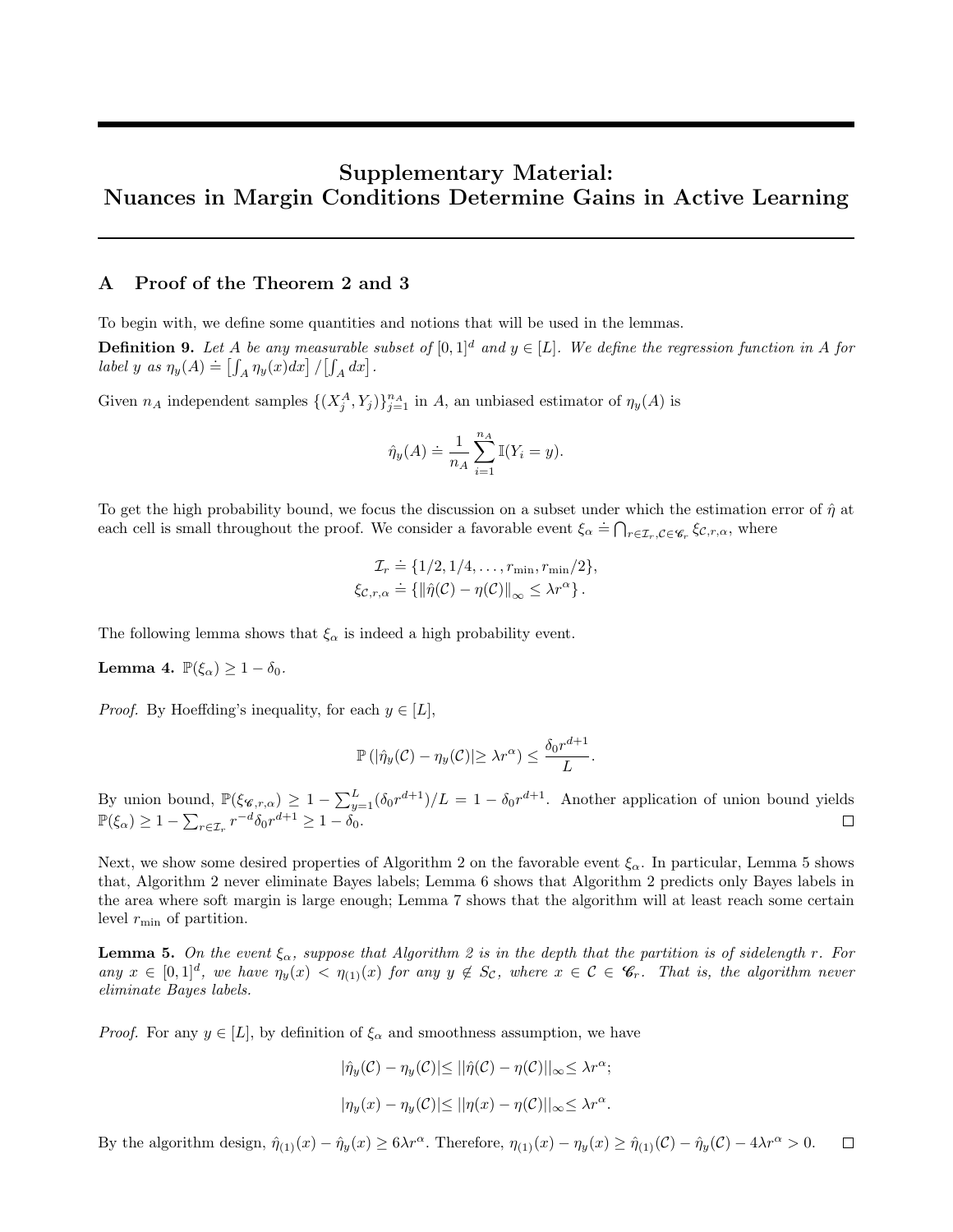**Lemma 6.** On the event  $\xi_{\alpha}$ , suppose that Algorithm 2 is in the depth that the partition is of side length r. If  $\eta_{(1)}(x) - \eta_y(x) \geq \Delta_r = 10\lambda r^{\alpha}$  for some  $x \in [0,1]^d$  and  $y \in [L]$ , then for the cell  $\mathcal{C} \in \mathscr{C}_r$  that contains x, the label y will be eliminated. Consequently, for any  $x \in [0,1]^d$  with  $\mathcal{M}(x) > \Delta_r$ , S<sub>C</sub> contains only Bayes labels.

*Proof.* For any  $y \in [L]$ , by Assumption 1,  $\eta_{(1)}(x) - \eta_y(x) \geq \eta_{(1)}(\mathcal{C}) - \eta_y(\mathcal{C}) - 2\lambda r^{\alpha}$ . By the definition of  $\xi_{\alpha}$ , we have  $|\eta_y(\mathcal{C}) - \hat{\eta}_y(\mathcal{C})| \leq \lambda r^{\alpha}$ , and hence

$$
\hat{\eta}_{(1)}(\mathcal{C}) - \hat{\eta}_{y}(\mathcal{C}) \geq |\eta_{(1)}(\mathcal{C}) - \eta_{y}(\mathcal{C})| - |\eta_{y}(\mathcal{C}) - \hat{\eta}_{y}(\mathcal{C})| - |\eta_{(1)}(\mathcal{C}) - \hat{\eta}_{(1)}(\mathcal{C})| \n\geq |\eta_{(1)}(\mathcal{C}) - \eta_{y}(\mathcal{C})| - 2\lambda r^{\alpha} \n\geq 6\lambda r^{\alpha}.
$$

#### **Lemma 7.** On the event  $\xi_{\alpha}$ ,

i) Under Assumption 1 and 2, then the finest partition Algorithm 2 can reach satisfies

$$
r_{\min} \leq \left(\frac{c_6 \lambda^{-2} \log\left(\frac{4L\lambda^2 n_0}{\delta_0}\right)}{n_0}\right)^{1/(2\alpha+d)};
$$

for some  $c_6 > 0$ ;

ii) Under Assumption 1 and 2, and assume further that strong density condition holds for  $c_d > 0$ , then

$$
r_{\min} \leq \max \left\{ \left( \frac{c_7 \lambda^{-2} \varepsilon_0 \log \left( \frac{4L \lambda^2 n_0}{\delta_0} \right)}{n_0} \right)^{\frac{1}{2\alpha+d}}, \left( \frac{c_7 \lambda^{\beta'-2} \log \left( \frac{4L \lambda^2 n_0}{\delta_0} \right)}{n_0} \right)^{\frac{1}{2\alpha+d-\alpha\beta'}} \right\},\,
$$

for some  $c_7 > 0$ .

*Proof.* i) The total budget is not sufficient for a finer partition than length  $r_{\min}$ , hence

$$
n_0 \leq \sum_{r \in \mathcal{I}_r} |\mathcal{A}_r| n_r \leq \sum_{r \in \mathcal{I}_r} r^{-d} \cdot \frac{2 \log(2L/\delta_0 r^{d+1})}{\lambda^2 r^{2\alpha}}
$$
  
\n
$$
\leq \frac{2(d+1) \log 2}{\lambda^2} \log(2L/(\delta_0 r_{min}^{d+1})) \sum_{r \in \mathcal{I}_r} r^{-(2\alpha+d)}
$$
  
\n
$$
\leq \frac{2(d+1) \log 2}{\lambda^2} \log(2L/(\delta_0 r_{\min}^{d+1})) \left(\frac{r_{\min}^{-(2\alpha+d)} 4^{2\alpha+d}}{2^{2\alpha+d} - 1}\right)
$$
  
\n
$$
\leq \frac{4(d+1) \log 2}{\lambda^2} \log(2L/(\delta_0 r_{\min}^{d+1})) \left(\frac{r_{\min}^{-(2\alpha+d)} 4^{2\alpha+d}}{2\alpha+d}\right),
$$

where the last equality is from the inequality  $2^u - 1 \ge \frac{u}{2}$  for  $u \in \mathbb{R}^+$ . We now prove an upper bound on  $\log(2L/(\delta_0 r_{\min}^{d+1}))$ . Use the trivial bound

$$
\frac{\log \left(2L/(\delta_0 r_{\min}^{d+1})\right)}{2\lambda^2 r_{\min}^{2\alpha}} = n_{r_{\min}} \leq n_0
$$

and  $\delta_0 r_{\min}^{d+1} < \delta_0/2 \leq 2e^{-1}$ , we have

$$
\frac{\log(L)}{2\lambda^2 r_{\min}^{2\alpha}} \le n_0
$$

 $\Box$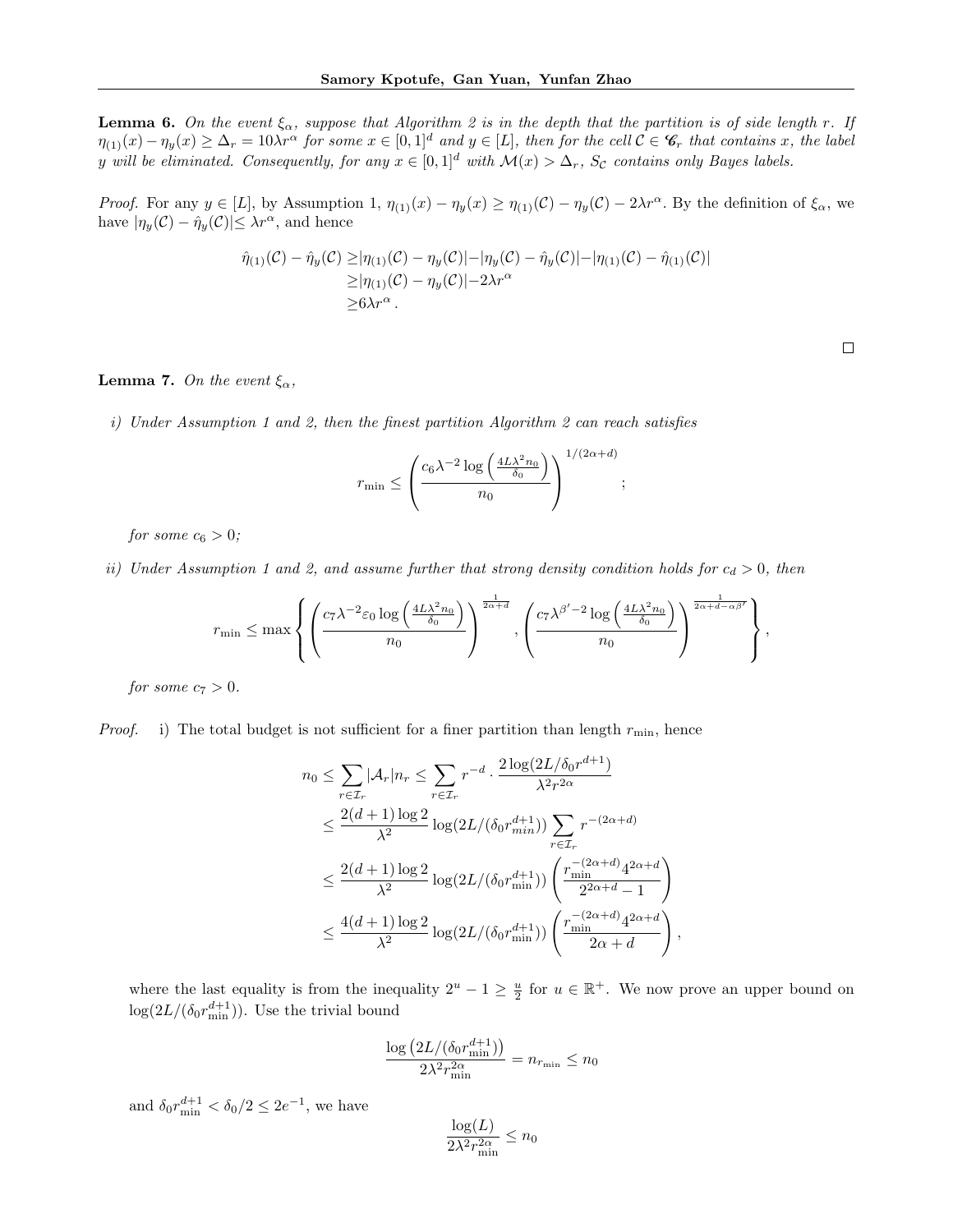which implies

$$
r_{\min} \geq \left(\frac{\log(L)}{2\lambda^2 n_0}\right)^{1/2\alpha}
$$

and therefore

$$
\log(2L/(\delta_0 r_{\min}^{d+1})) \le \log\left(\frac{2L}{\delta_0} \left(\frac{2\lambda^2 n_0}{\log(L)}\right)^{(d+1)/2\alpha}\right) \le \frac{d+1}{2\alpha} \log\left(\frac{4L\lambda^2 n_0}{\delta_0}\right) \tag{6}
$$

.

 $\Box$ 

With this upper bound on  $\log(L/(\delta_0 r_{\min}^{d+1}))$ , we now proceed to upper bound  $r_{\min}$ . Clearly,

$$
n_0 \le \frac{c_6}{\lambda^2} \log \left( \frac{4L\lambda^2 n_0}{\delta_0} \right) r_{\min}^{-(2\alpha+d)}
$$

where  $c_6 = \frac{4(d+1)^2 4^{2\alpha+d} \log 2}{2\alpha(2\alpha+d)}$  $rac{2\alpha(2\alpha+d)}{2\alpha(2\alpha+d)}$ . Therefore,

$$
r_{\min} \le \left(\frac{c_6}{\lambda^2 n_0} \log \left(\frac{4L\lambda^2 n_0}{\delta_0}\right)\right)^{1/(2\alpha+d)}
$$

ii) From the strong density condition and Lemma 6, we have a tighter bound on the number of active cells:

$$
|\mathcal{A}_r| \leq \frac{\varepsilon_0 + C_\beta (6\lambda r^\alpha)^{\beta'}}{c_d r^d}.
$$

Using similar argument as in i), we have

$$
n_0 \leq \sum_{r \in \mathcal{I}_r} |\mathcal{A}_r| n_r
$$
  
\n
$$
\leq \sum_{r \in \mathcal{I}_r} \frac{\varepsilon_0 + C_\beta (6\lambda r^\alpha)^{\beta'}}{c_d r^d} \cdot \frac{2 \log(2L/\delta_0 r^{d+1})}{\lambda^2 r^{2\alpha}}
$$
  
\n
$$
\leq \frac{4(d+1) \log 2}{c_d \lambda^2} \log(2L/(\delta_0 r_{\min}^{d+1})) \left( \varepsilon_0 \frac{r_{\min}^{-(2\alpha+d)} 4^{2\alpha+d}}{2\alpha+d} + C_\beta (6\lambda)^{\beta'} \frac{r_{\min}^{-(2\alpha+d-\alpha\beta')} 4^{2\alpha+d-\alpha\beta'}}{2\alpha+d-\alpha\beta'} \right)
$$
  
\n
$$
\leq c_7 \lambda^{-2} \log \left( \frac{4L\lambda^2 n_0}{\delta_0} \right) \max \left\{ \varepsilon_0 r_{\min}^{-(2\alpha+d)}, \lambda^{\beta'} r_{\min}^{-(2\alpha+d-\alpha\beta')} \right\}.
$$

where  $c_7 = \frac{4(d+1)^2 4^{2\alpha+d} \log 2}{c_d \alpha (2\alpha+d-\alpha\beta')} \max\{1, C_\beta 6^{\beta'}\}\$ , and the last step is from (6). Therefore,

$$
r_{\min} \leq \max \left\{ \left( \frac{c_7 \lambda^{-2} \varepsilon_0 \log \left( \frac{4L\lambda^2 n_0}{\delta_0} \right)}{n_0} \right)^{\frac{1}{2\alpha+d}}, \left( \frac{c_7 \lambda^{\beta'-2} \log \left( \frac{4L\lambda^2 n_0}{\delta_0} \right)}{n_0} \right)^{\frac{1}{2\alpha+d-\alpha\beta'}} \right\}.
$$

Now we prove rates for Algorithm 2. The proposition below is a generalized version of Proposition 5, and it includes rates under strong density condition.

**Proposition 6** (Guarantees for Algorithm 2). Let  $n_0 \in \mathbb{N}$  and  $\alpha \beta' \leq d$ . Let  $\{S_{\mathcal{C}}\}_{\mathcal{C}\in r_0}$  be the outputs of Algorithm 2 with input  $n_0$ ,  $\lambda$ ,  $\alpha$  and  $\delta_0 \in (0,1)$ , and  $\hat{h}_{n_0,\alpha}$  be any classifier that satisfies  $\hat{h}_{n_0,\alpha}(x) \in S_{\mathcal{C}}, \forall x \in \mathcal{C} \in \mathscr{C}_{r_0}$ . Under Assumption 1 and 2,

i) With probability at least  $1 - \delta_0$ ,

$$
\mathcal{E}\left(\hat{h}_{n_0,\alpha}\right) \leq C_4 \left(\frac{\lambda^{\frac{d}{\alpha}} \log\left(\frac{4L\lambda^2 n_0}{\delta_0}\right)}{n_0}\right)^{\frac{\alpha(\beta+1)}{2\alpha+d}}
$$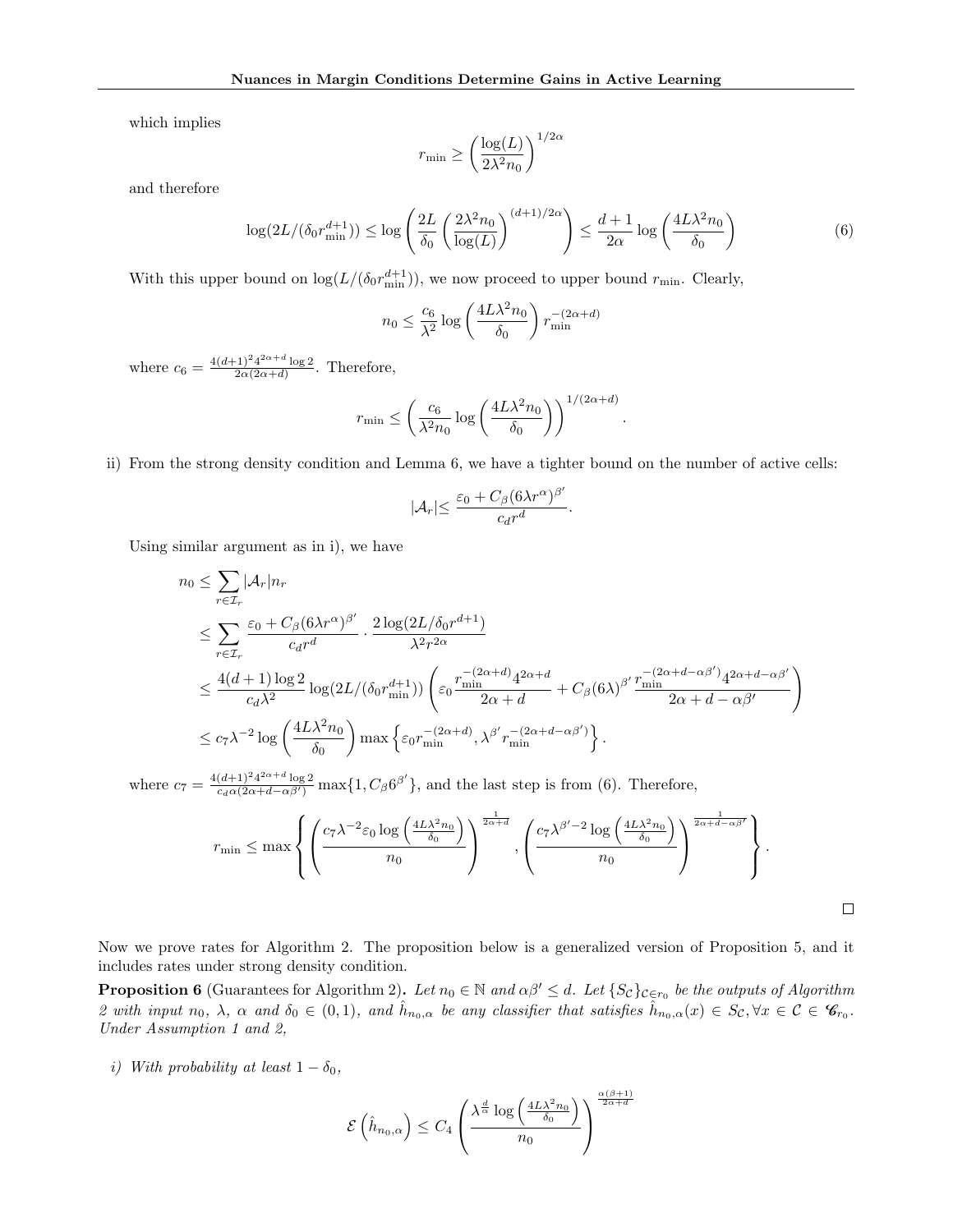ii) Suppose further that strong density condition holds with some  $c_d > 0$ , then with probability at least  $1 - \delta_0$ ,

$$
\mathcal{E}\left(\hat{h}_{n_0,\alpha}\right) \leq C_5 \left(\varepsilon_0^{\frac{\alpha(\beta+1)}{2\alpha+d}} \left(\frac{\lambda^{\frac{d}{\alpha}}\log\left(\frac{4L\lambda^2 n_0}{\delta_0}\right)}{n_0}\right)^{\frac{\alpha(\beta+1)}{2\alpha+d}} + \left(\frac{\lambda^{\frac{d}{\alpha}\vee\beta'}\log\left(\frac{4L\lambda^2 n_0}{\delta_0}\right)}{n_0}\right)^{\frac{\alpha(\beta'+1)}{2\alpha+d-\alpha\beta'}}\right)
$$

for some constant  $C_4, C_5 > 0$ , which are independent of  $n_0, \lambda, L, \varepsilon_0$  and  $\delta_0$ .

# Proof of Proposition 6.

i) On  $\xi_{\alpha}$  with probability at least  $1 - \delta_0$ , we have by Part i) of Lemma 7,

$$
\Delta_{r_{\min}} = 10 \lambda r_{\min}^{\alpha} \le 10 \lambda \left(\frac{c_6 \log \left(\frac{4L\lambda^2 n_0}{\delta_0}\right)}{\lambda^2 n_0}\right)^{\frac{\alpha}{2\alpha+d}} \le 10 \left(\frac{c_6 \lambda^{\frac{d}{\alpha}} \log \left(\frac{4L\lambda^2 n_0}{\delta_0}\right)}{n_0}\right)^{\frac{\alpha}{2\alpha+d}}.
$$

By Lemma 6, the classifier  $\hat{h}_{n_0,\alpha}$  makes no error at  $\{x:\mathcal{M}(x) > \Delta_{r_{\min}}\}$ , and thus

$$
\mathcal{E}(\hat{h}_{n_0,\alpha}) \leq \mathbb{P}(\mathcal{M}(x) \leq \Delta_{r_{\min}}) \cdot \Delta_{r_{\min}} \leq C_{\beta} \Delta_{r_{\min}}^{\beta+1} \leq C_4 \left( \frac{\lambda^{\frac{d}{\alpha}} \log \left( \frac{4L\lambda^2 n_0}{\delta_0} \right)}{n_0} \right)^{\frac{\alpha(\beta+1)}{2\alpha+d}},
$$

where  $C_4 = C_\beta 10^{\beta+1} c_6^{\frac{\alpha(\beta+1)}{2\alpha+d}}$ .

ii) On  $\xi_{\alpha}$  with probability at least  $1 - \delta_0$ , we have by Part ii) of Lemma 7,

$$
\Delta_{r_{\min}} \leq 10 \max \left\{ \varepsilon_0^{\frac{\alpha}{2\alpha+d}} \left( \frac{c_7 \lambda^{\frac{d}{\alpha}} \log \left( \frac{4L\lambda^2 n_0}{\delta_0} \right)}{n_0} \right)^{\frac{\alpha}{2\alpha+d}}, \qquad \left( \frac{c_7 \lambda^{\frac{d}{\alpha} \vee \beta'} \log \left( \frac{4L\lambda^2 n_0}{\delta_0} \right)}{n_0} \right)^{\frac{\alpha}{2\alpha+d - \alpha\beta'}} \right\}
$$
  
= 10 max{Q<sub>1</sub>, Q<sub>2</sub>}.

Case 1:  $Q_1 \leq Q_2$ 

Under this case, it is clear that  $\varepsilon_0 \leq c_8 \Delta_{r_{\min}}^{\beta'}$  for some  $c_8 > 0$ . Therefore,

$$
\mathcal{E}(\hat{h}_{n,\alpha}) \leq \mathbb{P}(\mathcal{M}(x) \leq \Delta_{r_{\min}}) \Delta_{r_{\min}}
$$
  
\n
$$
\leq \mathbb{P}(\mathcal{M}'(x) \leq \Delta_{r_{\min}}) \Delta_{r_{\min}}
$$
  
\n
$$
\leq C_{\beta} (\varepsilon_0 + \Delta_{r_{\min}}^{\beta'}) \Delta_{r_{\min}}
$$
  
\n
$$
\leq C_{\beta} (c_8 + 1) \Delta_{r_{\min}}^{\beta'+1}
$$
  
\n
$$
\leq C_5' \left( \frac{\lambda^{\frac{d}{\alpha} \vee \beta'} \log \left( \frac{4L \lambda^2 n_0}{\delta_0} \right)}{n_0} \right)^{\frac{\alpha(\beta'+1)}{2\alpha+d-\alpha\beta'}}
$$

,

where  $C'_5 = C_\beta (c_8 + 1) 10^{\beta' + 1} c_7^{\frac{\alpha(\beta' + 1)}{2\alpha + d - \alpha \beta'}}$ . Case 2:  $Q_1 > Q_2$ 

Under this case,

$$
\mathcal{E}(\hat{h}_{n_0,\alpha}) \leq \mathbb{P}(\mathcal{M}(x) \leq \Delta_{r_{\min}}) \Delta_{r_{\min}} \leq C_{\beta} \Delta_{r_{\min}}^{\beta+1} \leq C_{5}'' \varepsilon_{0}^{\frac{\alpha(\beta+1)}{2\alpha+d}} \left(\frac{\lambda^{\frac{d}{\alpha}} \log\left(\frac{4L\lambda^{2}n_{0}}{\delta_{0}}\right)}{n_{0}}\right)^{\frac{\alpha(\beta+1)}{2\alpha+d}},
$$

where  $C''_5 = C_\beta 10^{\beta+1} c_7^{\frac{\alpha(\beta+1)}{2\alpha+d}}$ . Finally, set  $C_5 = \max\{C'_5, C''_5\}$  and the desired result follows.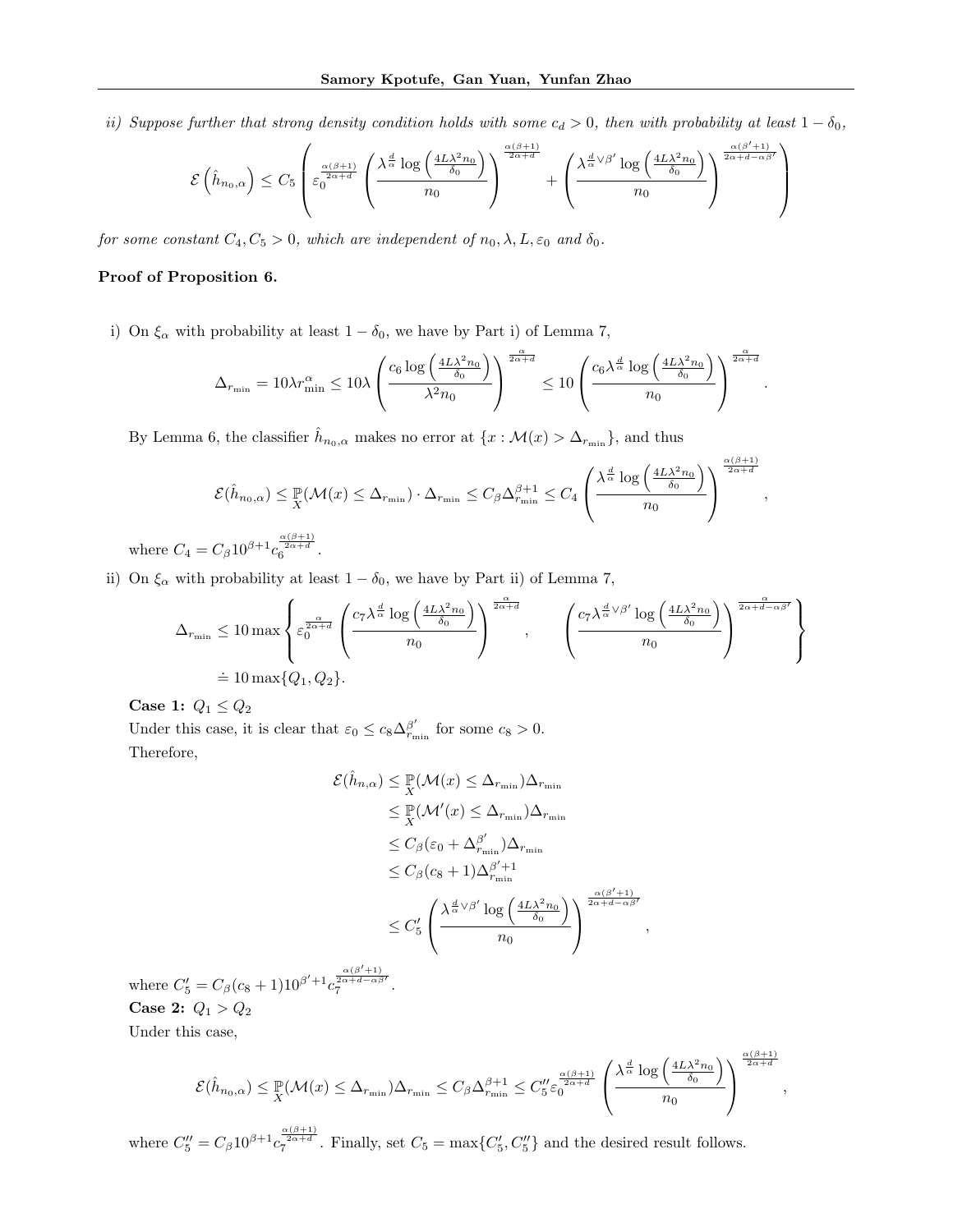### Proof of Theorem 2 and 3.

Due to their similarity, we only prove Theorem 2, and omit the proof of Theorem 3. The bound is trivial for  $\alpha < \frac{1}{\log(n)}$ , since  $n^{-\alpha} \ge n^{-1/\log(n)} \ge \frac{1}{e}$ . Thus, we will consider  $\alpha \ge \frac{1}{\log(n)}$ . Let  $\delta_0 = \delta/(\lfloor \log(n) \rfloor^3)$  and  $\alpha_i = i/[\log(n)]^3$  for  $i \in [\lfloor \log(n) \rfloor^3]$ , as defined in Algorithm 2. Let  $i^*$  be the largest integer  $i \in [\lfloor \log(n) \rfloor^3]$  such that  $\alpha_i \leq \alpha$ . By Lemma 4 and 5, on  $\xi_{\alpha_i}$  with probability at least  $1 - \delta_0$ , we have

$$
\forall \mathcal{C} \in \mathscr{C}_{r_0}, \forall x \in \mathcal{C}, \underset{y}{\operatorname{argmax}} \eta_y(x) \in \mathcal{L}_{\mathcal{C}}^{\alpha_i}
$$

By a union bound, with probability at least  $1 - \lfloor \log(n) \rfloor^3 \delta_0 = 1 - \delta$ , above holds jointly for all  $i \leq i^*$ . Thus, with probability at least  $1 - \delta$ ,

$$
\forall \mathcal{C} \in \mathscr{C}_{r_0}, \forall x \in \mathcal{C}, \underset{y}{\operatorname{argmax}} \,\eta_y(x) \subseteq \bigcap_{i \leq i^*} \mathcal{L}_{\mathcal{C}}^{\alpha_i},
$$

and hence  $\bigcap_{i\leq i^*}\mathcal{L}_{\mathcal{C}}^{\alpha_i}\neq\emptyset$ . Therefore,  $\mathcal{L}_{\mathcal{C}}\subset\mathcal{L}_{\mathcal{C}}^{\alpha_i*}$  for any  $\mathcal{C}\in\mathscr{C}_{r_0}$ . By proposition 6 and the fact that budget for each  $\alpha_i$  is  $n_0 = \frac{n}{\lfloor \log(n) \rfloor^3}$ , we have

$$
\mathcal{E}\left(\widehat{h}_n\right)\leq C_5\left(\varepsilon_0^{\frac{\alpha_{i^*}(\beta+1)}{2\alpha_i+4}}\left(\frac{\lambda^{\frac{d}{\alpha_{i^*}}}\log\left(\frac{4L\lambda^2n_0}{\delta_0}\right)}{n_0}\right)^{\frac{\alpha_i*(\beta+1)}{2\alpha_i+4}}+\left(\frac{\lambda^{\frac{d}{\alpha_i+}\vee\beta'}\log\left(\frac{4L\lambda^2n_0}{\delta_0}\right)}{n_0}\right)^{\frac{\alpha_i*(\beta'+1)}{2\alpha_i+4-\alpha_i*\beta'}}\right)
$$

It remains to argue that going from  $\alpha_{i^*}$  to  $\alpha$ , we add at most a constant multiplicative factor to the excess risk bound. Notice that

$$
\frac{\alpha(1+\beta)}{2\alpha+d} - \frac{\alpha_{i^*}(1+\beta)}{2\alpha_{i^*}+d} \le \frac{1+\beta}{2\alpha \lfloor \log(n) \rfloor^3} \le \frac{1+\beta}{2\log^2(n)} \cdot \frac{\log^3(n)}{\lfloor \log(n) \rfloor^3}
$$

where the last step is due to  $\alpha \geq \frac{1}{\log(n)}$ . Similarly,

$$
\frac{\alpha(1+\beta')}{2\alpha+d-\alpha\beta'} - \frac{\alpha_{i^*}(1+\beta')}{2\alpha_{i^*}+d-\alpha_{i^*}\beta'} \leq \frac{(1+\beta')(\alpha-\alpha_{i^*})(2\alpha+d)}{(2\alpha+d-\alpha\beta')^2} \n\leq \frac{(1+\beta')(2\alpha+d)}{\log^3(n)(2\alpha+d-\alpha\beta')^2} \cdot \frac{\log^3(n)}{[\log(n)]^3} \n\leq \frac{(1+\beta')(2\alpha+d)}{\log^3(n)(2\alpha)^2} \cdot \frac{\log^3(n)}{[\log(n)]^3} \n\leq \frac{(1+\beta')(2+d)}{4\log^3(n)\alpha^2} \cdot \frac{\log^3(n)}{[\log(n)]^3} \n\leq \frac{(1+\beta')(2+d)}{4\log(n)} \cdot \frac{\log^3(n)}{[\log(n)]^3}
$$

where the last step is due to  $\alpha \geq \frac{1}{\log(n)}$ . Therefore, for *n* sufficiently large,

$$
\frac{\left(\frac{\log^3(n)\lambda^{\frac{d}{\alpha_{i^*}}}\log\left(\frac{4L\lambda^2n}{\delta}\right)}{n}\right)^{-\frac{\alpha(1+\beta)}{2\alpha+d}+\frac{\alpha_{i^*}(1+\beta)}{2\alpha_{i^*}+d}}}{\left(\frac{m}{\delta}\right)^{\frac{d}{\alpha_{i^*}}\vee\beta'}\log\left(\frac{4L\lambda^2n}{\delta}\right)} \leq 2e^{\frac{1+\beta}{2\alpha_{i^*}+d}} \leq 2e^{\frac{1+\beta}{2\alpha_{i^*}+d}}.
$$

and hence Theorem 2 holds with for  $C_2 = 2e^{(1+\beta')(2+d)}C_5$ .

 $\sqrt{ }$  $\mathcal{L}$